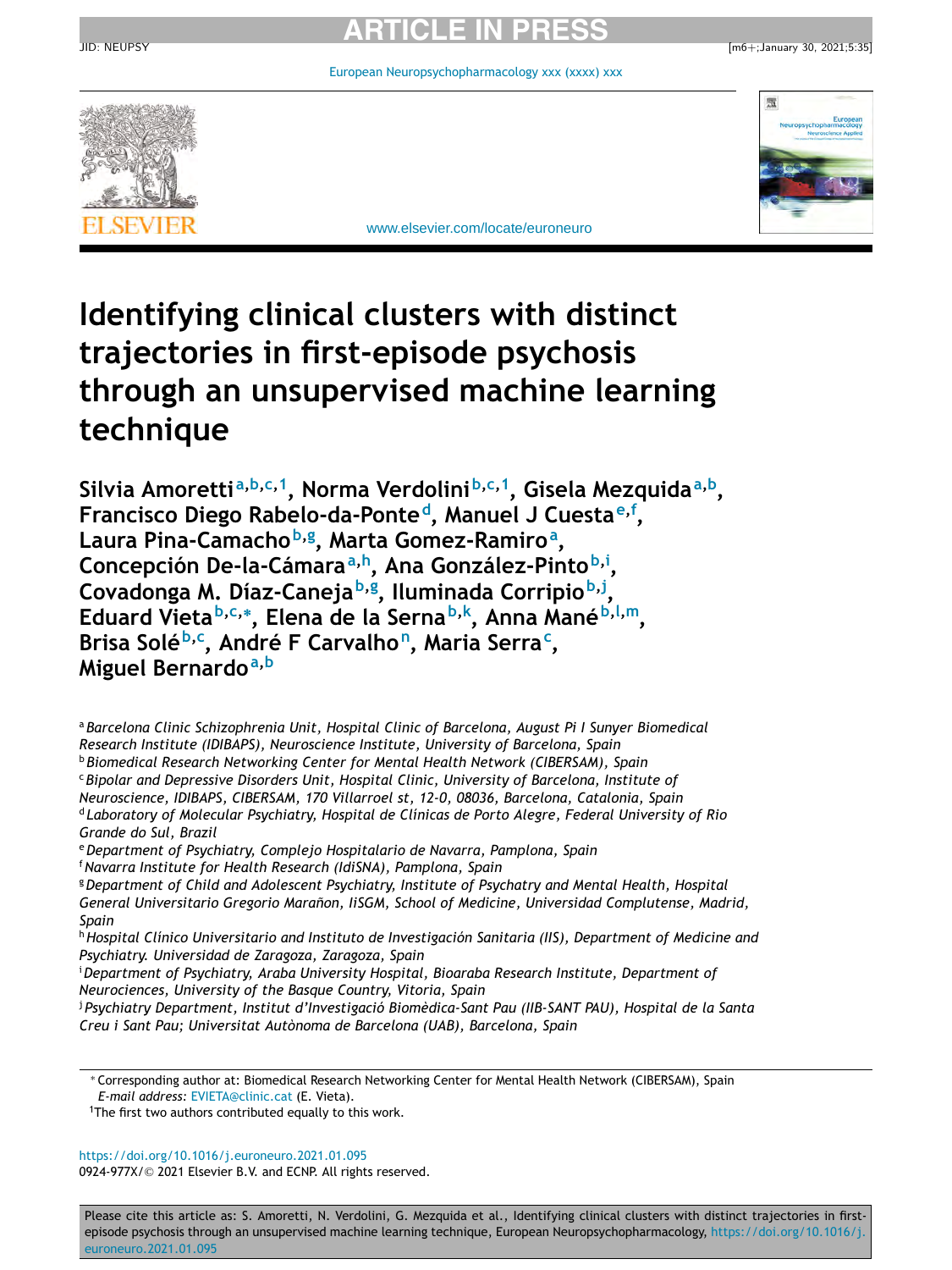#### S. Amoretti, N. Verdolini, G. Mezquida et al.

<span id="page-1-0"></span><sup>k</sup>*Department of Child and Adolescent Psychiatry and Psychology, Clínic Institute of Neurosciences, Hospital Clínic de Barcelona, 2017SGR881, University of Barcelona, IDIBAPS, Barcelona, Spain* l *Hospital del Mar Medical Research Institute (IMIM), Barcelona, Spain* <sup>m</sup> *Autonomous University of Barcelona (UAB), Barcelona, Spain* <sup>n</sup>*Department of Psychiatry, University of Toronto, Toronto, ON, Canada; Centre for Addiction and Mental Health (CAMH), Toronto, ON, Canada*

Received 6 November 2020; received in revised form 4 January 2021; accepted 18 January 2021 Available online xxx

## **KEYWORDS**

First-episode psychosis; Symptomatology; Cognitive reserve; Functioning; Machine learning

#### **Abstract**

The extreme variability in symptom presentation reveals that individuals diagnosed with a firstepisode psychosis (FEP) may encompass different sub-populations with potentially different illness courses and, hence, different treatment needs. Previous studies have shown that sociodemographic and family environment factors are associated with more unfavorable symptom trajectories. The aim of this study was to examine the dimensional structure of symptoms and to identify individuals' trajectories at early stage of illness and potential risk factors associated with poor outcomes at follow-up in non-affective FEP. One hundred and forty-four non-affective FEP patients were assessed at baseline and at 2-year follow-up. A Principal component analysis has been conducted to identify dimensions, then an unsupervised machine learning technique (fuzzy clustering) was performed to identify clinical subgroups of patients. Six symptom factors were extracted (positive, negative, depressive, anxiety, disorganization and somatic/cognitive). Three distinct clinical clusters were determined at baseline: mild; negative and moderate; and positive and severe symptoms, and five at follow-up: minimal; mild; moderate; negative and depressive; and severe symptoms. Receiving a low-dose antipsychotic, having a more severe depressive symptomatology and a positive family history for psychiatric disorders were risk factors for poor recovery, whilst having a high cognitive reserve and better premorbid adjustment may confer a better prognosis. The current study provided a better understanding of the heterogeneous profile of FEP. Early identification of patients who could likely present poor outcomes may be an initial step for the development of targeted interventions to improve illness trajectories and preserve psychosocial functioning. © 2021 Elsevier B.V. and ECNP. All rights reserved.

## **1. Introduction**

The extreme variability in the presentation of symptom suggests that people diagnosed with first-episode psychosis (FEP) may encompass distinct sub-populations of patients [\(Cocchi](#page-15-0) et al., 2014), with potentially different illness courses and, hence, different treatment needs (Colasanti et al., 2010). The [identification](#page-15-0) of early clinical and sociodemographic features may be important in identifying subsets of patients with similar characteristics, facilitating personalised treatment approaches [\(Compton](#page-15-0) et al., 2014).

Two general models have been used so far to describe the varied clinical manifestations of psychosis, namely the categorical and dimensional approaches. The categorical model involves mutually exclusive classes, which are defined by specific patterns of symptoms. Thus, it considers illness as being either present or absent. In line with this, the current diagnostic systems, such as the Diagnostic and Statistical Manual of Mental Disorders (DSM-5) (American Psychiatric Association, 2013) and the [International](#page-15-0) Statistical Classification of Diseases and Related Health Problems (ICD-10) (World Health [Organization,](#page-17-0) 2004) adopt a categorical approach to classify psychotic disorders. On the other hand, the dimensional perspective proposes that symptoms of psychosis tend to cluster together within different symptom complexes or dimensions, which can co-exist in the same individual and cut across different types of psychoses (Peralta and Cuesta, 2001). Thus, [dimensions,](#page-16-0) unlike categories, are not mutually exclusive. Most dimensional studies observed 4 or 5 dimensions within psychosis, with positive, negative, disorganisation, affective and cognitive symptom domains most frequently reported [\(Potuzak](#page-16-0) et al., 2012). However, the number of dimensions identified has varied across studies depending on the nature of the assessment tools used and the heterogeneity of included participants (Malla and Payne, 2005; [Rodriguez-Jimenez](#page-16-0) et al., 2013;Compton et al., 2014).This hampers the comparability of the studies and their translation into consistent, uniform and replicable data.Of note, a dimensional approach has been gradually incorporated in recent diagnostic classifications. For example, in the DSM-5 schizophrenia subtypes have been excluded and a severity rating of core symptoms has been included. Nonetheless, a mixed dimensional-categorical approach to psychosis, and particularly FEP psychopathology, is still lacking in the currently available versions of both DSM and ICD [\(Vieta,](#page-17-0) 2016; [Stein](#page-17-0) et al., 2020). Furthermore, clustering algorithms as fuzzy algorithm may be clinically useful for identifying a spectrum in subjects with FEP, since it groups the subjects in a more natural way, not forcing a subject to belong to one or the other group, unlike other [clustering](#page-17-0) methods [\(Sugranya](#page-17-0) and Shanthi, 2012; Wu et al., 2020).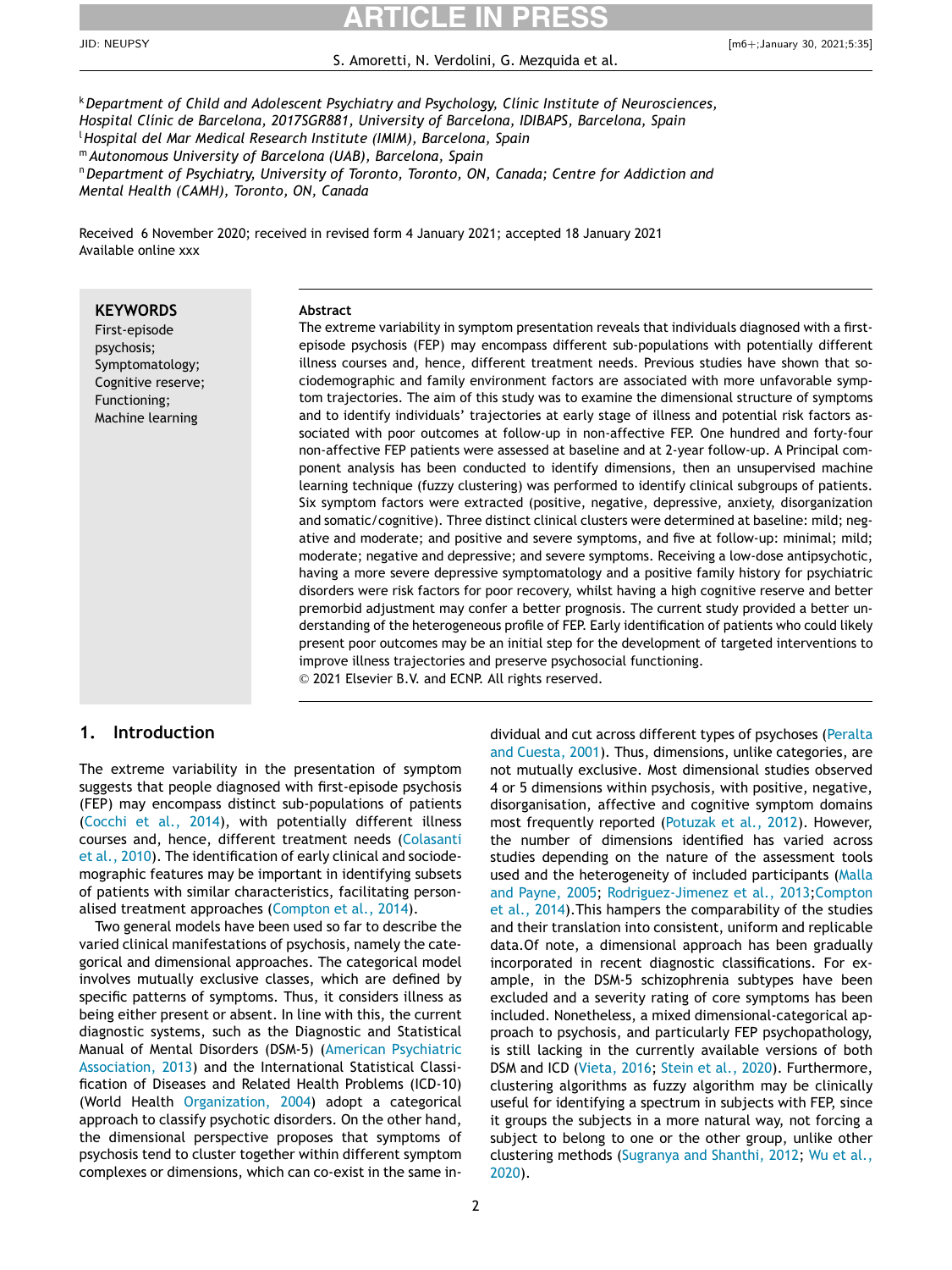European Neuropsychopharmacology xxx (xxxx) xxx

The symptoms trajectories among patients with FEP are also heterogeneous [\(Abdin](#page-15-0) et al., 2017). Previous studies have shown that sociodemographic factors including younger age, male gender, education and clinical factors such as having poor functioning at baseline or a longer duration of untreated psychosis (DUP) are associated with poor symptom trajectories [\(Austin](#page-15-0) et al., 2015; Verma et al., 2012). A [meta-analysis](#page-17-0) revealed a significant association between DUP and several outcomes, including positive and negative symptoms, depression/anxiety, social functioning and global outcome [\(Perkins](#page-16-0) et al., 2005). Furthermore, poor premorbid adjustment and the early appearance of negative symptoms are also predictive of subsequent worse response to treatment (Malla and [Payne,](#page-16-0) 2005; [Rabinowitz](#page-16-0) et al., 2006). Numerous aspects related with the family environment, such as expressed emotions, have been shown to influence the progression of psychosis [\(Hinojosa-Marqués](#page-16-0) et al., 2019). Thus, these environmental factors have also been considered potential factors for the risk, onset and progression of psychosis [\(Varese](#page-17-0) et al., 2012). A strong relationship between cognitive performance and clinical improvement in FEP has also been described (Allott et al., 2011; [Rodriguez-Sanchez](#page-15-0) et al., 2013). More specifically, in the field of cognition-related factors, higher cognitive reserve (CR) is associated with a later onset of psychosis and better recovery [\(Barnett](#page-15-0) et al., 2006). Thus, CR has been considered as a positive moderator of the impact of pathology on clinical course, functional outcome and cognitive performance (de la [Serna](#page-15-0) et al., 2013; [Amoretti](#page-15-0) et al., 2016, [2018,](#page-15-0) 2020).

Given their significant impact on both short and long-term outcomes such as psychosocial functioning and quality of life, identifying both baseline and follow-up clinical phenotypes, sociodemographic and family factors in FEPs could provide relevant information that might allow the definition of early personalised intervention strategies and tailored person-focused therapy. Consequently, the aims of this study were:

- 1. To examine the dimensional structure of psychopathological symptom presentation in FEP patients at different time points.
- 2. To identify clinical subgroups of patients based on the psychopathological dimensions at baseline and 2-year follow-up.
- 3. To search for differences between the different subgroups of patients in terms of sociodemographic, familial, clinical and psychosocial functioning.
- 4. To unravel the initial heterogeneity of psychopathological presentation by identifying subgroups with distinct longitudinal trajectories of disease.

### **2. Experimental procedures**

#### **2.1. Sample**

The sample of this study came from a multicentre, naturalistic and longitudinal project "Phenotype-genotype interaction. Application of a predictive model in first psychotic episodes" (PEPs Project) [\(Bernardo](#page-15-0) et al., 2013, [2019\)](#page-15-0), all under the umbrella of the Spanish Research Network on Mental Health [\(CIBERSAM\)](#page-17-0) (Salagre et al., 2019). A total of 335 patients with a FEP were recruited from 16

centres located throughout the Spanish territory from April 2009 to April 2011. For the purpose of the present study, the final sample consisted of 144 FEP patients fulfilling the following inclusion criteria: 1) aged between 18 and 35 years at the time of first evaluation; 2) presence of psychotic symptoms of less than twelve months' duration; 3) ability to speak Spanish correctly and 4) signed informed consent. Exclusion criteria were: 1) mental retardation according to DSM-IV criteria; 2) history of head trauma with loss of consciousness and 3) physical disease with mental repercussions. To ensure more homogeneous sample diagnoses, for the current study we only included patients with non-affective FEP, as we considered affective FEP patients as a subgroup displaying several specific characteristics in terms of clinical course, functional outcome and antipsychotic treatments. We considered only FEP patients that have been diagnosed after 2 years of follow-up with a non-affective psychosis such as schizophrenia, schizophreniform, schizoaffective disorders and psychoses that are not otherwise specified, according to DSM-IV-TR. In particular, only FEP patients with a complete psychopathological assessment at baseline and two-year follow-up have been included in the present study.

This study was conducted in accordance with the ethical principles of the Declaration of Helsinki and Good Clinical Practice and the Hospital Clinic Ethics and Research Board. All participants provided written informed consent prior to their inclusion in the study.

#### **2.2. Assessments**

#### **2.2.1. Clinical and sociodemographic assessment**

Clinical and sociodemographic data were systematically obtained for all participants and included: age, gender and parental socioeconomic status (SES). SES was determined using Hollingshead's Two-Factor Index of Social Position (Hollingshead and Redlich, 1958); [pharmacological](#page-16-0) treatment was measured by chlorpromazine equivalents (CPZ) based on international consensus [\(Gardner](#page-16-0) et al., 2010);and the DUP was calculated as the number of days between the first manifestations of psychotic symptoms until the initiation of adequate treatment for psychosis. Drug misuse habits were also collected using a version of the European Addiction Severity Index (EuropASI) [\(KokkeviandHartgers,](#page-16-0) 1995).

Diagnoses at 2-year follow-up were determined with the Structured Clinical Interview for DSM (SCID-I-II) (First et al., [1997a,](#page-16-0) [1997b\)](#page-16-0) according to DSM-IV criteria. Taking into consideration potential changes across time and in order to ensure diagnostic stability, the diagnoses of the patients who completed the study were determined based on information gathered at the two-year followup visit.

A psychopathological assessment was carried out with the PANSS (Kay et al., [1987\)](#page-16-0), the Montgomery-Asberg Depression Rating Scale (MADRS) [\(Montgomery](#page-16-0) and Asberg, 1979) and the Clinical Global Impression Scale (CGI) (Guy, [1976\)](#page-16-0). Higher scores indicate greater severity.

Traumatic Experiences in Psychiatric Outpatients Questionnaire (TQ) [\(Davidson](#page-15-0) and Smith, 1990)was used to assess for traumatic experiences. In this study we used the TQ dichotomous clinical cutoff scores that differentiate between the presence or absence of significant abuse and neglect.

#### **2.2.2. Family assessment**

The Family Environment was assessed by the Family Environment Scale (FES) (Moos and [Moos,](#page-16-0) 1976). FES is a self-report instrument focused on the measurement and description of the interpersonal relationships among family members. FES evaluated family emotional climate in different categories: Cohesion (for mutual reliance); Expressivity (the extent to which family members express their feelings directly); Conflicts (for open expression of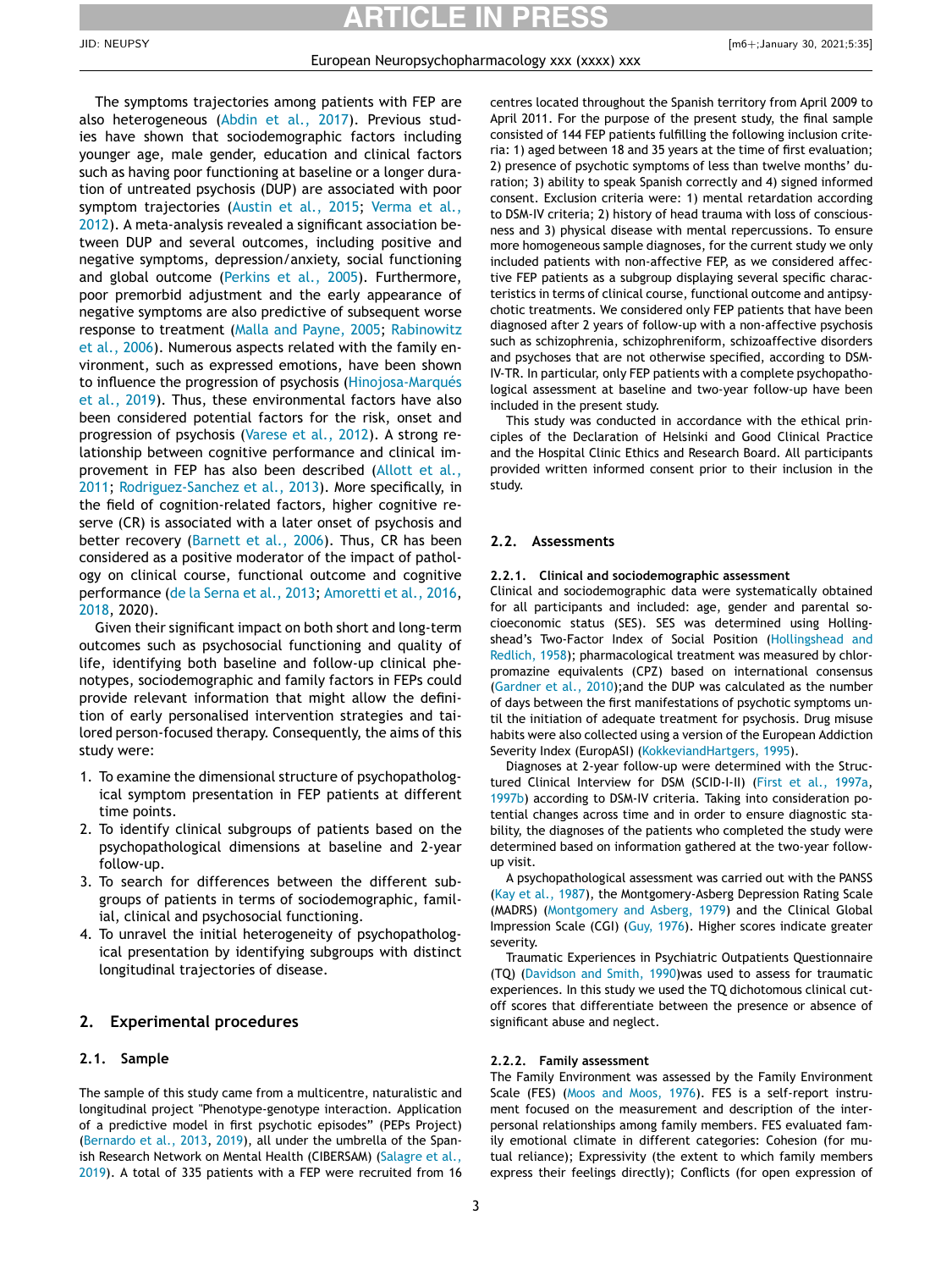anger, aggressiveness and conflict); Independence (for an achievement orientated environment); Achievement Orientation (the extent to which family members are independent in their decisions); Intellectual–Cultural Orientation (for political, intellectual, cultural interests); Active–Recreational Orientation (for participation in social activities); Moral–Religious Emphasis (for the importance given to ethical and religious practices and values); Organisation (for the organization in activities and responsibilities); and Control (the extent to which the family considers rules and established procedures).

The family history of psychiatric disorders was assessed using a semi-structured interview. Then, patients were classified into two categories: 1) those with a first-degree relative with a psychiatric disorder, and 2) those patients who did not have a first-degree family member with a psychiatric disorder.

#### **2.2.3. Functional assessment**

The overall functional outcome was assessed by means of the Functioning Assessment Short Test (FAST) (Rosa et al., [2007\)](#page-16-0). The FAST scale is used to evaluate 6 specific areas of functioning: autonomy, occupational functioning, cognitive functioning, financial issues, interpersonal relationships, and leisure time, and has been validated in FEP population [\(González-Ortega](#page-16-0) et al., 2010). Higher scores indicate worse functioning.

The Premorbid Adjustment Scale (PAS) (Cannon-Spoor et al., 1982) was applied [retrospectively](#page-15-0) to assess premorbid adjustment. Higher scores indicate worse premorbid adjustment.

#### **2.2.4. Cognitive reserve assessment**

To assess CR we have used the three most commonly proposed proxy indicators of CR in psychiatry and [particularly](#page-15-0) in FEP (Barnett et al., 2006; de la [Serna](#page-15-0) et al., 2013; [Amoretti](#page-15-0) et al., 2016, [2018,](#page-15-0) 2020) which include premorbid intelligence quotient (IQ), education and lifetime participation in leisure, social and physical activities. Because patients already experienced a FEP when we evaluated CR, we could only estimate premorbid variables. The estimated premorbid IQ was calculated with the vocabulary subtest of the Wechsler Adults Intelligence Scale (WAIS-III) as a measure reflecting crystallised intelligence. The vocabulary subtest seems to be stable during the progression of the disease and useful as a measure of estimated premorbid intelligence (de [Oliveira](#page-16-0) et al., 2014). The second proxy, 'education' was assessed taking into account the number of years of obligatory education that subjects had completed as well as parents' educational level and the subject's lifetime school performance. Finally, lifetime participation in leisure, social and physical activities was assessed by PAS scale (scholastic performance) and by asking about involvement in social activities, ability to perform physical activities and enjoyment of hobbies. Higher scores correspond to better performance. A Principal Components Analysis (PCA) was performed to create a "Cognitive reserve score" for each subject with the three main proxies.

#### **2.3. Analysis**

#### **2.3.1. Pre-processing**

A PCA was carried out with the aim of assembling items of PANSS and MADRS in a series of coherent components that would be able to tackle psychopathological dimensions in patients with FEP at baseline and 2-year follow-up. Items with an unclear factor loading distribution (i.e., showing similar factor loadings in more than one component) or with low factor loadings  $(<0.45)$  were excluded from the components. Considering the high correlation among items, we used an oblique rotation (Loo, [1979\)](#page-16-0). The oblique rotation method allows the extent to which the factors are actually correlated to each other to be examined, and therefore renders it more realistic theoretically and empirically (Peralta and [Cuesta,](#page-16-0) 2001).

#### **2.3.2. Unsupervised machine learning technique**

The machine learning analysis was performed using R software (version R 3.6.3) and RStudio (version 3.5.3). We performed the fuzzy analysis clustering to identify clinical subgroups of subjects with FEP at baseline and 2-year follow-up based on the psychopathological dimensions detected in the PCA [\(Lefort-Nesmard](#page-16-0) et al., 2018), using the R package "cluster" (version 2.1.0). The optimal number of clusters was determined by the Bayesian Information Criterion (BIC) (Fraley and [Raftery,](#page-16-0) 1998). We performed Dann and Gamma Indexes to verify the quality of clustering at baseline as well as at follow-up. Furthermore, we performed a Discriminant function analysis (DFA) using package 'MASS' (version 7.3–53) at baseline and at 2-year follow-up to confirm the clusters retained and to investigate the predictive power of the clustering of each subject's psy[chopathological](#page-16-0) dimensions to the clinical cluster (Jensen et al., 2015).

Overall, there is two clustering methods: hard and soft (fuzzy) clustering. The former divided subjects into distinct subgroups, where each subject belongs exclusively to a single group, while the latter the subject may belong to more than one group, which may indicate a continuity or developmental aspect of a disease. In the fuzzy clustering, subjects at the boundaries between multiple clusters are not forced to belong entirely to one of the classes, but are instead assigned degrees of association between 0 and 1, indicating their partial association. This type of grouping is much more natural than other methods since there are situations in which a subject may have mixed characteristics [\(Suganya](#page-17-0) and Shanthi, 2012).

Furthermore, we performed a discriminant function analysis using package 'MASS' (version 7.3–53) to confirm the clusters retained and to investigate the predictive power of the clustering of each [participant's](#page-16-0) cognitive domain to the cognitive subgroup (Jensen et al., 2015).

#### **2.3.3. Statistical analysis**

Descriptive analyses identifying differences between the clusters and trajectories were conducted using chi-square for categorical variables. Group differences were examined using unpaired t-tests for normally distributed variables, or using Mann–Whitney U tests for non-normal data. When comparing groups based on clinical, sociodemographic and functional variables, analysis of variance (ANOVA) was used to show the overall differences between groups with post-hoc Turkey's HSD test for multiple comparisons. To compare the performance at baseline and two-year follow-up, a repeated measures analysis of variance (ANOVA) was used.

Finally, we decided to identify trajectories of disease. Fourtrajectory groups were described as "excellent prognosis", "remitting course", "clinical worsening" and "chronic course". Patients with an excellent prognosis trajectory were those who exhibited mild symptoms at baseline and minimal or mild symptoms at followup, whereas those with remitting course had moderate or severe symptoms at baseline and minimal or mild symptoms at follow-up. Patients with a clinical worsening trajectory exhibited mild symptoms at baseline and negative/depressive or severe symptoms at follow-up. Finally, patients with a chronic course trajectory showed moderate/severe symptoms at baseline and negative/depressive or severe symptoms at follow-up.

Data were analysed using SPSS, version 23. We considered *p*<0.05 as statistically significant.

### **3. Results**

### **3.1. Sociodemographic characteristics of the sample**

A total of 144 patients with first-episode non-affective psychosis were included in the present study and were re-evaluated at 2-year follow-up. Sixty-seven percent were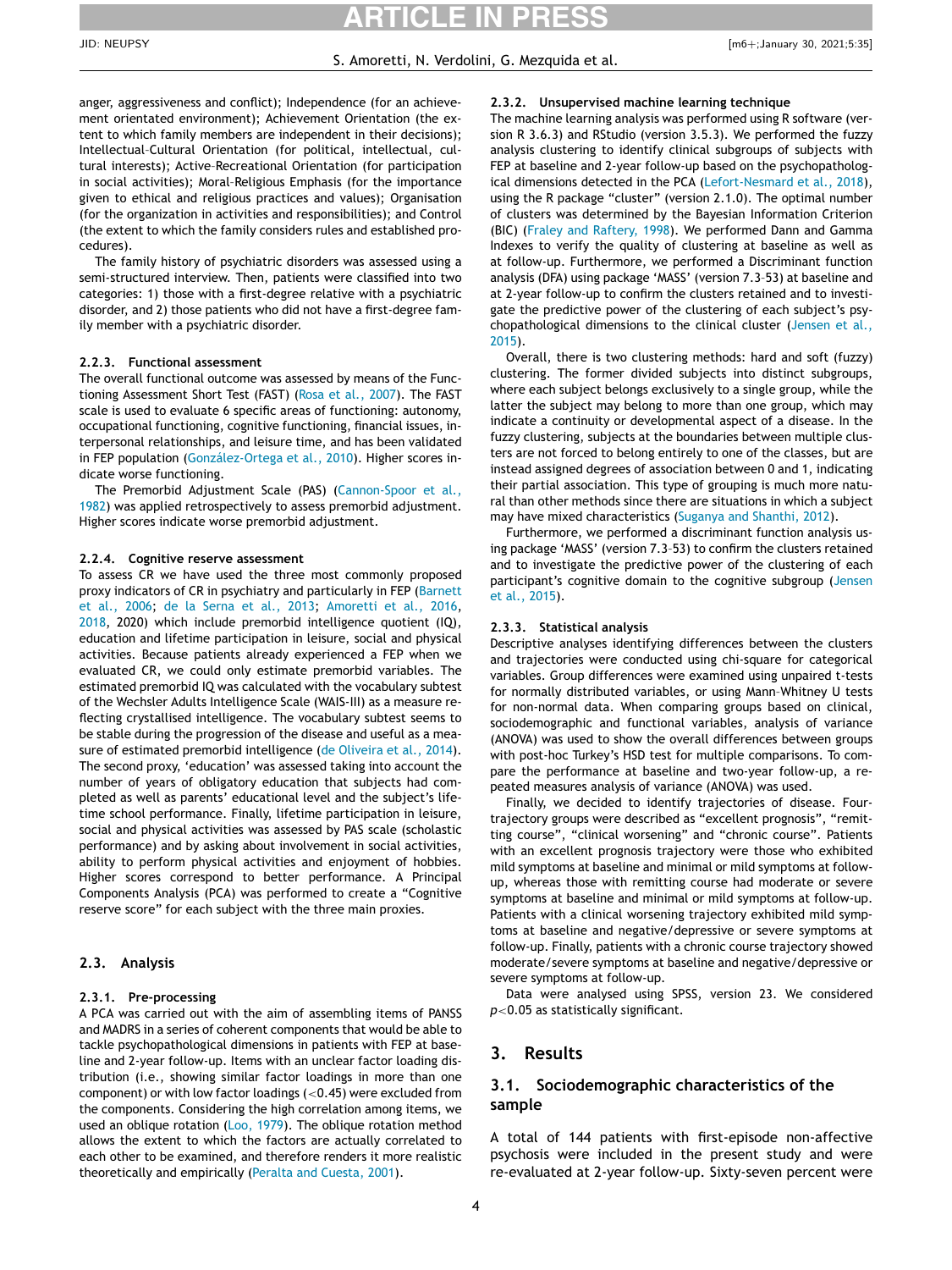European Neuropsychopharmacology xxx (xxxx) xxx

male with a mean age of 25.26  $\pm$  5.13 years (age at onset of psychosis was  $24.91 \pm 5.14$  years). The mean dose of antipsychotic medication (prescribed by the psychiatrist) at baseline was equivalent to 619.72  $\pm$  422.26 mg/day of CPZ (dose range 0 to 2400 mg/day) and 201.71  $\pm$  279.98 mg/day at follow-up (range, 0 to 1350 mg/day). The mean DUP was determined as 102.26  $\pm$  126.81 days (approximately 15 weeks). After 2 years of follow-up, the severity of clinical symptoms improved (values of partial eta squared range from 0.217 to 0.422, medium to large effect sizes), as did functional scores  $(\eta_2 = 0.169)$  (see **Supplementary Table 1**).

### **3.2. Dimensional structure of symptoms**

Concerning the PCA at baseline the Kaiser-Meyer-Olkin (KMO) value, a measure of how suited the data is for factor analysis, was 0.844 and 0.876 at follow-up, exceeding the recommended value of 0.6, and Bartlett's Test of Sphericity reached statistical significance, supporting the factorability of the correlation matrix. The six factors extracted at different time points are presented in **Supplementary Table 2 and 3** accordingly. Factors were defined as "Disorganisation", "Negative", "Depressive", "Anxiety", "Somatic/Cognitive" and "Positive". When we compared the PCA at baseline and at two-year follow-up, the PCA displayed the same components, showing the excellent stability of these six components. However, the components do not have exactly the same composition at both times of the evaluations and the PCA item loadings differed between baseline and follow-up.

## **3.3. Clinical subgroups of patients at baseline and follow-up**

In relation to clustering performance, the PAM algorithm achieved an average Silhouette width equal to 0.71, and Dunn index equal to 0.75 at baseline. At 2-year follow-up, the measures were 0.77, and 0.80, respectively. The Silhouette indicates how well objects are clustered, ranging from −1 (poorly) to 1 (well clustered). The Dunn index provides the ratio between compactness within a cluster and separation between different clusters [\(Hassani](#page-16-0) and Seidl, 2017; [Tomasini](#page-17-0) et al., 2017).

The fuzzy algorithm through BIC method determined three distinct patient clusters at baseline: "mild symptoms" (39%), "negative and moderate symptoms" (31%) and "positive and severe symptoms" (30%) (see **[Fig.](#page-5-0) 1a**). In relation to clustering performance, it achieved a Dunn index equal to 0.79 and Gamma Index of 0.81. For these indexes, the closer to 1 the better the grouping [\(Hassani](#page-16-0) and Seidl, 2017; [Tomasini](#page-17-0) et al., 2017). At follow-up, five distinct clusters were found: "minimal" (34%), "mild" (26%), "moderate" (13%), "negative and depressive" (13%) and "severe symptoms" (14%) (**[Fig.](#page-5-0) 1b**). The clustering performance achieved a Dunn index of 0.75 and Gamma Index of 0.78.

Additionally, the discriminant function analysis (DFA) exhibited two discriminant functions, which explained 91.8% and 8.2% of the variance, respectively (Wilks'  $\lambda=0.14$ ,  $\chi$ 2(12)=271.58, *p*<0.001; Wilks'  $\lambda$ =0.72,  $\chi$ 2(5)=43.96, *p*<0.001) at the baseline. The subjects were correctly classified by DFA into 93.1% of the cases, demonstrating the validity of the three clinical clusters. While at 2 years follow-up, the DFA showed the presence of three significant discriminant functions, which explained 89.9%, 6.1%, 3.8% of the variance, respectively (Wilks'  $\lambda = 0.036$ , χ2(24)=455.39, *p*<0.001; Wilks' λ=0.407, χ2(15)=123.75, *p*<0.001, Wilks' λ=0.689, χ2(8)=51.24, *p*<0.001). The subjects were correctly classified by DFA into 94% of the cases, that is, it confirms the presence of the five clinical clusters.

When comparing the clinical and sociodemographic profiles, patients with mild symptoms had lower DUP, lower dose of antipsychotic, higher premorbid adjustment (PAS), lower illness severity, lower symptoms and greater psychosocial functioning (FAST) at baseline. There were no differences between clusters in terms of age, gender, SES, age of onset, alcohol or cannabis use, family and history of traumatic events/experiences (see **[Table](#page-6-0) 1**). Patients with positive and severe symptoms reported to have a higher consume of alcohol (monthly alcohol consumption).

At 2-year follow-up patients with minimal symptoms had better premorbid adjustment, greater family cohesion and lower conflicts, more intellectual-cultural and activerecreational orientation, lower illness severity, lower symptoms and greater functioning. Sociodemographic and clinical characteristics and psychosocial functioning among clusters at 2-year follow-up are presented in **[Table](#page-8-0) 2**.

### **3.4. Trajectories of disease**

Four trajectory groups were determined as "excellent prognosis" (32%), "remitting course" (37%), "clinical worsening" (9%) and "chronic course" (22%) (see **[Fig.](#page-5-0) 2**). A moderate symptoms group was excluded because it did not clearly differ from either the minimal and mild symptoms group or the negative and moderate, and severe symptoms group. The demographic and clinical characteristics of each trajectory and statistical comparisons between them are presented in **[Table](#page-10-0) 3**.

Twenty percent of those patients who exhibited mild symptoms at baseline presented "negative and depressive" or "severe" symptoms at follow-up (clinical worsening group). This group differed from those who remained with "minimal" or "mild" symptoms (excellent prognosis) on lower rates of CPZ  $(t = 2.01; p = 0.050)$ , higher depressive symptoms (*t*=−2.05; 0.046) and positive family history of psychiatric disorders ( $\chi^2$ =7.60,  $p$  = 0.022).

Sixty-two percent of patients with "moderate" or "severe" symptoms at baseline presented a remitting course. They showed better premorbid adjustment (*t*=−2.91;  $p = 0.005$ ) and higher CR ( $t = 2.13$ ; 0.037) compared to those with a chronic course.

Finally, those patients who showed "minimal" or "mild" symptoms (excellent prognosis  $+$  remitting course) had better premorbid adjustment, higher family expression and active-recreational orientation at baseline compared to those who presented "negative and depressive" or "severe" symptoms at follow-up (clinical worsening  $+$  chronic course). At two-year follow-up, they also showed greater family cohesion, expression and active-recreational orientation, lower illness severity, lower symptoms and greater functioning (sociodemographic and clinical characteristics of these groups are presented in **Supplementary Table 4**).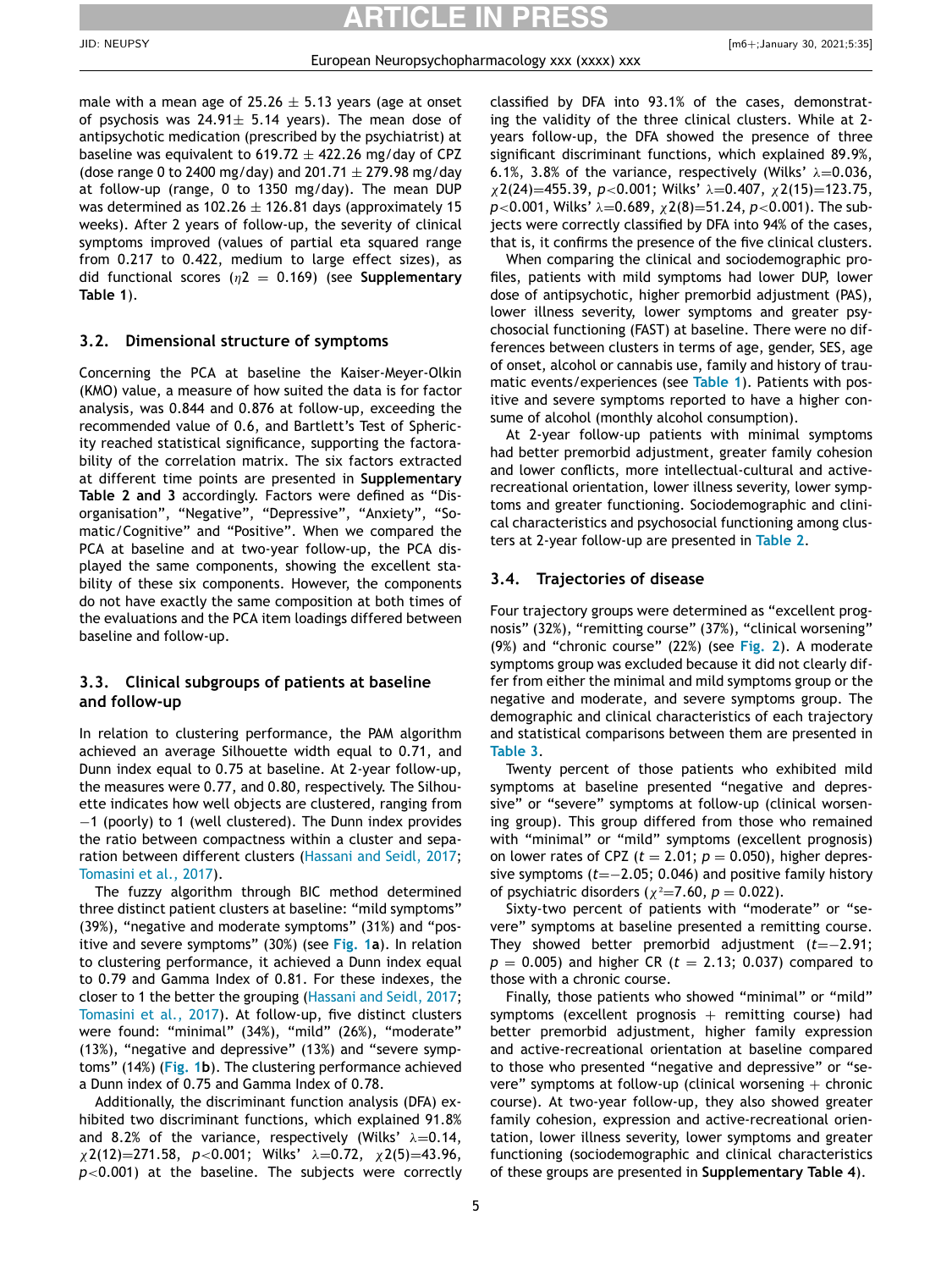## S. Amoretti, N. Verdolini, G. Mezquida et al.

<span id="page-5-0"></span>JID: NEUPSY [m6+;January 30, 2021;5:35]





A) Cluster distribution at the baseline. B) Cluster distribution at the 2-year follow-up. Each axis means a reduction of symptomatology domains and each point is a subject.

|                            |        |          |                                   |                                 | Follow-up           |                  |                      |                                        |                    |       |  |
|----------------------------|--------|----------|-----------------------------------|---------------------------------|---------------------|------------------|----------------------|----------------------------------------|--------------------|-------|--|
| <b>Excellent prognosis</b> | (32%)  |          |                                   |                                 | Minimal<br>symptoms | Mild<br>symptoms | Moderate<br>symptoms | Negative and<br>depressive<br>symptoms | Severe<br>symptoms | Total |  |
| <b>Remitting course</b>    | (37%)  | $\omega$ | Mild symptoms                     |                                 | 26<br>(46.40%)      | 14<br>(25.00%)   | $(8.90\%)$           | (5.40%)                                | $(14.30\%)$        | 56    |  |
| <b>Clinical worsening</b>  | (9%)   | ÷<br>ത   | Negative and<br>moderate symptoms | Count (%<br>within<br>baseline) | 11<br>(24.40%)      | 10<br>(22.20%)   | 10<br>(22.20%)       | ۰<br>(20.00%)                          | (11.10%)           | 45    |  |
| Chranic course             | (22%1) | ∞        | Positive and severe<br>symptoms   |                                 | 12<br>(27.90%)      | 13<br>(30.20%)   | Δ<br>$(9.30\%)$      | $(16.30\%)$                            | $(16.30\%)$        | 43    |  |
|                            |        |          | <b>Total Count</b>                |                                 | 49                  | 37               | 19                   | 19                                     | 20                 | 144   |  |

**Fig. 2** Trajectories of symptoms in first-episode psychosis.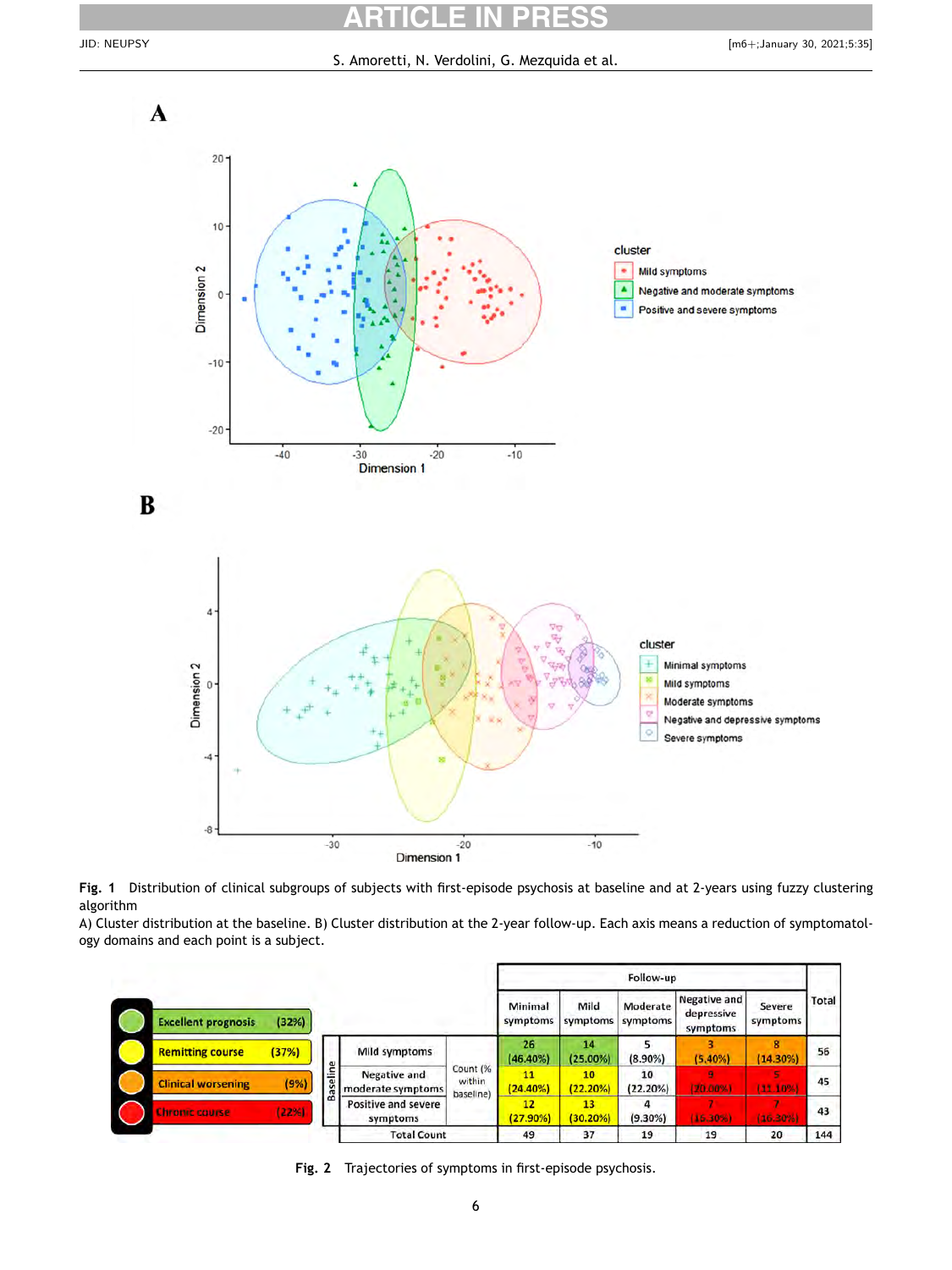European

Neuropsychopharmacology

xxx

(xxxx)

xxx

|                                            |                     | Mild symptoms<br>$(n = 56)$ [1] | Negative and<br>moderate symptoms<br>$(n = 45)$ [2] | Positive and<br>severe symptoms<br>$(n = 43)$ [3] | F              | P               | Post hoc<br>(Tukey's HSD) |
|--------------------------------------------|---------------------|---------------------------------|-----------------------------------------------------|---------------------------------------------------|----------------|-----------------|---------------------------|
| Sociodemographic variables                 |                     |                                 |                                                     |                                                   |                |                 |                           |
| Gender: Male N(%)                          | 37(66)              | 32(71)                          | 27(63)                                              | $x^2 = 0.70$                                      | 0.705          |                 |                           |
| Age $(M\pm SD)$                            | 25.00±5.14          | $25.16 \pm 5.33$                | 25.70±4.98                                          | 0.24                                              | 0.790          |                 |                           |
| SES $(\%)$                                 | High                | 14(25)                          | 10(22)                                              | 8(19)                                             | $\chi^2$ =6.01 | 0.815           |                           |
|                                            | Medium-High         | 5(9)                            | 5(11)                                               | 4(9)                                              |                |                 |                           |
|                                            | Medium              | 15(27)                          | 7(16)                                               | 12(28)                                            |                |                 |                           |
|                                            | Medium-Low          | 15(27)                          | 17(38)                                              | 16(37)                                            |                |                 |                           |
|                                            | Low                 | 6(10)                           | 6(13)                                               | 3(7)                                              |                |                 |                           |
| <b>DUP</b>                                 | 74.79±81.61         | 143.89±180.57                   | 89.76±84.97                                         | 3.86                                              | 0.024          | $[1] < [2]^*$   |                           |
| Age of onset                               | $24.75 \pm 5.14$    | 24.60±5.19                      | 25.46±4.79                                          | 0.34                                              | 0.709          |                 |                           |
| CPZ                                        | $460.92 \pm 354.99$ | 714.33±456.64                   | 723.04±412.74                                       | 6.59                                              | 0.002          | $[1] < [2-3]$ * |                           |
| Alcohol: Yes N (%)                         | 30(46)              | 25(56)                          | 30(70)                                              | $x^2 = 2.96$                                      | 0.227          |                 |                           |
| Monthly alcohol                            | 22.70±38.60         | $22.47 \pm 49.33$               | $64.77 \pm 96.85$                                   | 6.488                                             | 0.002          | $[1-2] < [3]^*$ |                           |
| Cannabis: Yes N (%)                        | 22(39)              | 23(51)                          | 23(54)                                              | $x^2 = 2.37$                                      | 0.306          |                 |                           |
| Monthly cannabis                           | 35.88±62.73         | $62.96 \pm 125.56$              | 27.05 ±41.05                                        | 2.262                                             | 0.108          |                 |                           |
| Trauma: Yes $N$ (%)                        | 34(61)              | 24(53)                          | 27(49)                                              | $x^2 = 2.58$                                      | 0.630          |                 |                           |
| PAS                                        | 38.96±20.01         | $52.28 \pm 24.42$               | $45.86 \pm 19.33$                                   | 4.52                                              | 0.013          | $[1] < [2]^*$   |                           |
| Cognitive Reserve                          | 74.62±12.63         | 72.94±10.07                     | 77.32±11.29                                         | 1.46                                              | 0.235          |                 |                           |
| Family                                     |                     |                                 |                                                     |                                                   |                |                 |                           |
| History: Yes N (%)                         | 13(23)              | 11(24)                          | 9(21)                                               | $\chi^2 = 0.16$                                   | 0.924          |                 |                           |
| Cohesion (C)                               | $49.74 \pm 7.51$    | $47.76 \pm 11.42$               | $48.54 \pm 7.89$                                    | $48.77 \pm 8.97$                                  | 0.562          |                 |                           |
| Expressivity (EX)                          | $50.83 \pm 9.66$    | 49.44±10.10                     | 47.67 $\pm$ 10.06                                   | 49.47±9.93                                        | 0.322          |                 |                           |
| Conflicts (CON)                            | $48.62 \pm 7.41$    | 51.29±9.90                      | $51.13 \pm 7.86$                                    | $50.18 \pm 8.41$                                  | 0.221          |                 |                           |
| Independence (IND)                         | 49.57±9.16          | $51.02 \pm 9.38$                | 48.18±9.15                                          | 49.61±9.22                                        | 0.389          |                 |                           |
| Achievement orientation (AO)               | 45.96±10.30         | $47.17 \pm 8.38$                | 49.33±8.67                                          | $47.32 \pm 9.31$                                  | 0.229          |                 |                           |
| Intellectual-cultural<br>orientation (ICO) | 46.92±9.67          | $49.05 \pm 10.30$               | 46.51±11.14                                         | 47.46±10.29                                       | 0.487          |                 |                           |

<span id="page-6-0"></span>**Table 1** Baseline sociodemographic, clinical, functional and cognitive performance among clusters.

 $\overline{\phantom{0}}$ 

(*continued on next page*)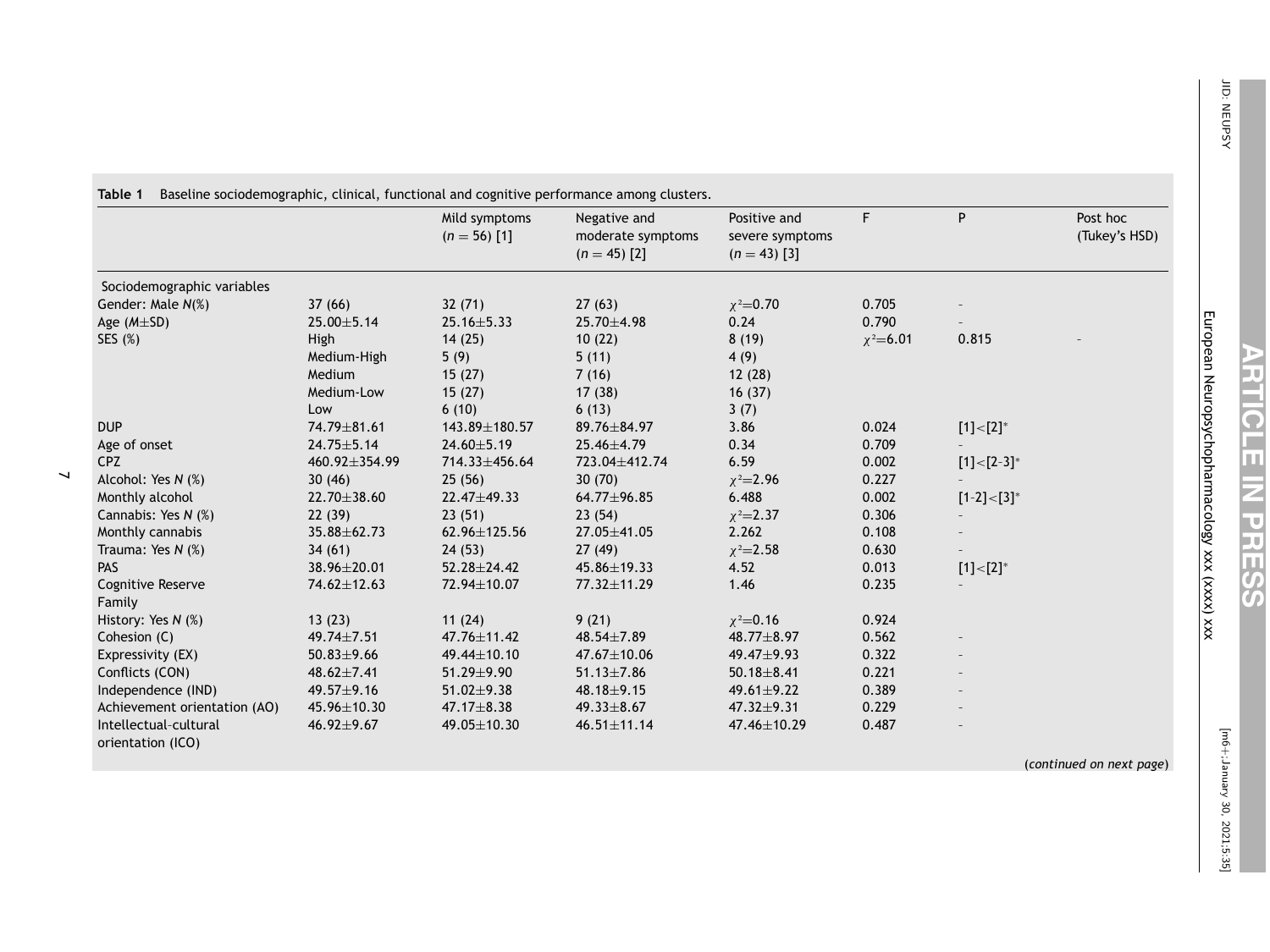| Table 1<br>(continued)                   |                   |                   |                  |                   |            |                                          |                                      |
|------------------------------------------|-------------------|-------------------|------------------|-------------------|------------|------------------------------------------|--------------------------------------|
| Active-recreational orientation<br>(ARO) | $51.26 \pm 8.09$  | $50.59 \pm 8.32$  | 45.95±6.59       | 49.50 ± 8.04      | 0.004      | $[1-2] > [3]^*$                          |                                      |
| Moral-religious emphasis (MRE)           | 46.26±7.88        | 45.10±7.54        | $45.67 \pm 8.30$ | 45.73±7.86        | 0.776      |                                          |                                      |
| Organisation (ORG)                       | $51.19 \pm 9.28$  | $47.78 \pm 11.29$ | $48.77 \pm 9.97$ | $49.43 \pm 10.17$ | 0.245      |                                          |                                      |
| Control (CTL)                            | $47.94 \pm 8.85$  | $48.02 \pm 9.52$  | $49.69 \pm 5.98$ | $48.48 \pm 8.32$  | 0.561      |                                          |                                      |
| Clinical Variables                       |                   |                   |                  |                   |            |                                          |                                      |
| PANSS positive                           | $11.39 \pm 5.05$  | $19.27 \pm 5.81$  | $25.33 \pm 6.25$ | 75.06             | < 0.001    | $[1] < [2-3]^{**}$ ,<br>$[2] < [3]^{**}$ |                                      |
| <b>PANSS negative</b>                    | $13.39 \pm 5.40$  | $23.56 \pm 5.53$  | $20.77 \pm 6.91$ | 40.13             | < 0.001    | $[1] < [2-3]$ *                          |                                      |
| PANSS general                            | 25.04±4.74        | 40.40±5.65        | 49.63±8.57       | 189.57            | < 0.001    | $[1] < [2-3]^{**}$ ,<br>$[2] < [3]^{**}$ |                                      |
| PANSS total                              | 49.82±10.17       | 83.22±11.00       | 95.72±14.96      | 196.35            | < 0.001    | $[1] < [2-3]^{**}$ ,<br>$[2] < [3]^{**}$ |                                      |
| MADRS                                    | $6.05 \pm 5.39$   | $10.91 \pm 6.58$  | $20.65 \pm 8.50$ |                   | 56.62      | < 0.001                                  | $[1] < [2]^*,$<br>$[1-2] < [3]^{**}$ |
| CGI<br>Psychosocial functioning          | $3.91 \pm 1.10$   | $4.38 \pm 1.03$   | $4.63 \pm 0.95$  | 6.18              | 0.003      | $[1] < [3]^*$                            |                                      |
| Autonomy                                 | $2.96 \pm 2.97$   | $3.91 \pm 3.37$   | $6.07 + 3.25$    | $4.20 \pm 3.42$   | < 0.001    | $[1] < [3]^{**}$ ,<br>$[2] < [3]^*$      |                                      |
| Occupational                             | $6.53 \pm 5.79$   | $8.89 \pm 4.64$   | $10.00 + 4.51$   | $8.31 \pm 5.26$   | 0.003      | $[1] < [3]^*$                            |                                      |
| Cognitive                                | $3.60 \pm 3.03$   | $6.11 \pm 3.62$   | $7.88 \pm 3.47$  | $5.68 \pm 3.78$   | ${<}0.001$ | $[1]{\leq}[2]^*,$                        |                                      |
|                                          |                   |                   |                  |                   |            | $[1] < [3]^{**}$ ,                       |                                      |
|                                          |                   |                   |                  |                   |            | $[2] < [3]^*$                            |                                      |
| Financial                                | $0.76 \pm 1.57$   | $1.30 \pm 1.64$   | $2.49 \pm 1.84$  | $1.45 \pm 1.82$   | ${<}0.001$ | $[1] < [3]^{**}$ ,                       |                                      |
|                                          |                   |                   |                  |                   |            | $[2] < [3]^*$                            |                                      |
| Interpersonal relationships              | $4.07 + 4.19$     | $7.73 \pm 4.84$   | $9.86 \pm 4.01$  | $6.96 \pm 4.97$   | < 0.001    | $[1] < [2-3]$ *                          |                                      |
| Leisure                                  | $1.58 + 1.63$     | $2.43 \pm 1.72$   | $2.81 \pm 1.94$  | $2.22 \pm 1.82$   | 0.002      | $[1] < [2-3]^*$                          |                                      |
| <b>FAST</b> total                        | $19.51 \pm 13.34$ | 30.36±14.27       | 39.12±13.73      | 24.93             | < 0.001    | $[1] < [2-3]^{**}$ ,                     |                                      |
|                                          |                   |                   |                  |                   |            | $[2] < [3]^*$                            |                                      |

 $\infty$ 

Abbreviations: HSD<sup>=</sup> Honestly Significant Difference; *M*=Mean; SD<sup>=</sup> Standard Deviation; SES=Socioeconomic status; DUP<sup>=</sup> Duration of untreated psychosis; CPZ<sup>=</sup> Chlorpromazine equivalents; PAS= Premorbid Adjustment Scale; PANSS= Positive and Negative Symptom Scale; MADRS= Montgomery-Asberg Depression Rating Scale; CGI=Clinical Global Impression Scale; FAST=Functioning Assessment Short Test. Significant differences (*p*<0.05) marked in bold. <sup>∗</sup>*p* <sup>&</sup>lt; 0.05, ∗∗*p* <sup>&</sup>lt; 0.001.

et al.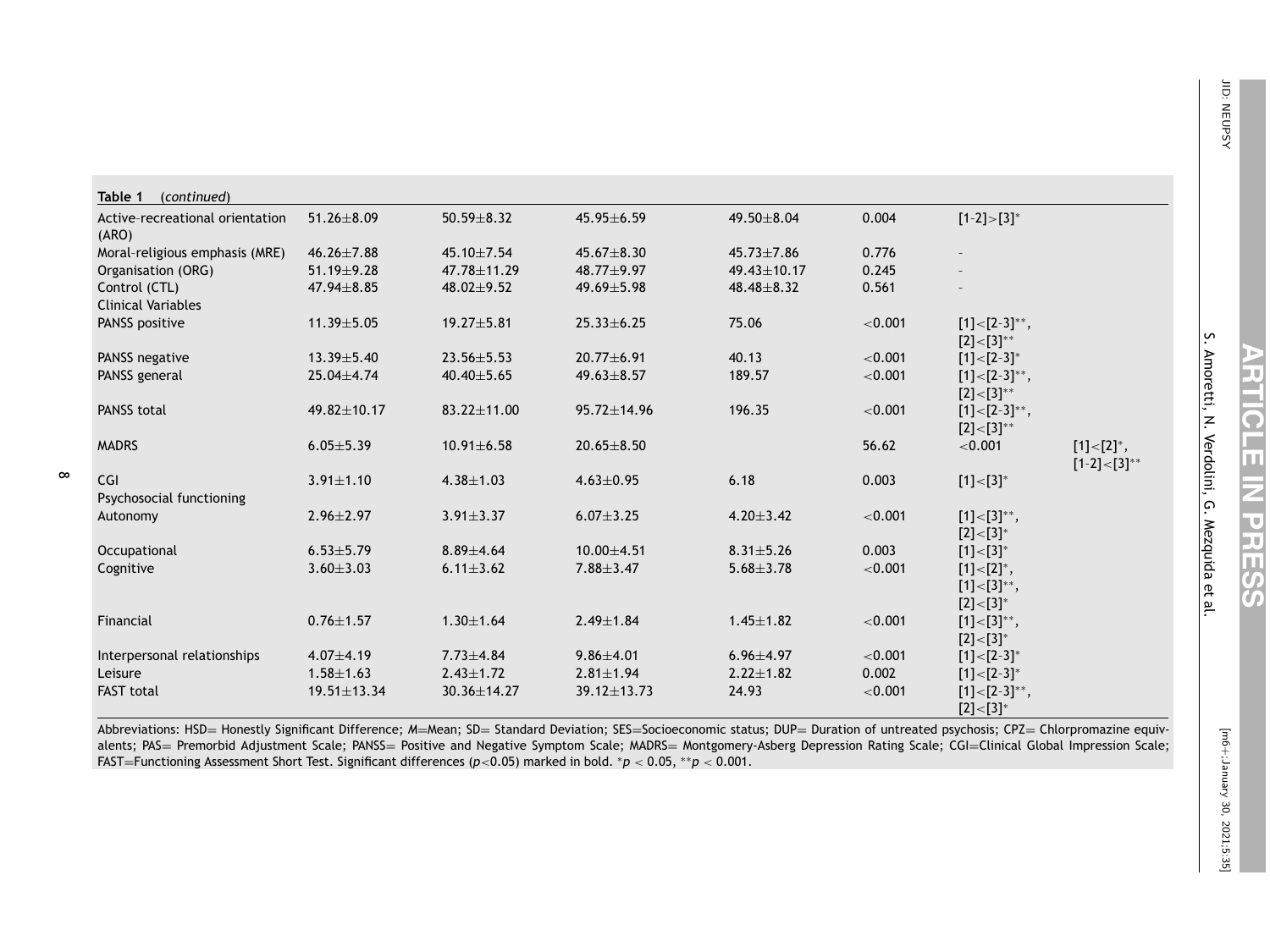JID: NEUPSY

European Neuropsychopharmacology xxx (xxxx) xxx **ARTICLE IZ PRESS**

|                                            | Minimal<br>symptoms<br>$(n = 49)$ [1] | Mild symptoms<br>$(n = 37)$ [2] | Moderate<br>symptoms<br>$(n = 19)$ [3] | Negative and<br>depressive<br>symptoms<br>$(n = 19)$ [4] | Severe<br>symptoms<br>$(n = 20)$ [5] | F.               | $\boldsymbol{p}$ | Post hoc (Tukey's<br>HSD)                                               |
|--------------------------------------------|---------------------------------------|---------------------------------|----------------------------------------|----------------------------------------------------------|--------------------------------------|------------------|------------------|-------------------------------------------------------------------------|
| Sociodemographic variables                 |                                       |                                 |                                        |                                                          |                                      |                  |                  |                                                                         |
| Gender: Male N(%)                          | 34(69)                                | 25(68)                          | 12(63)                                 | 13(68)                                                   | 12(60)                               | $\chi^2 = 0.71$  | 0.950            |                                                                         |
| Age $(M \pm SD)$                           | $25.18 + 5.21$                        | 25.78±4.75                      | 22.89±4.86                             | $24.68 \pm 5.55$                                         | 27.25±4.91                           | 1.98             | 0.101            |                                                                         |
| SES (%)                                    | High                                  | 13(27)                          | 8(22)                                  | 4(21)                                                    | 2(11)                                | 5(25)            | $x^2 = 17.76$    | $0.603 -$                                                               |
|                                            | Medium-High                           | 4(8)                            | 4(11)                                  | 3(16)                                                    | 2(11)                                | 1(5)             |                  |                                                                         |
|                                            | Medium                                | 14 (29)                         | 9(24)                                  | 5(26)                                                    | 1(5)                                 | 5(25)            |                  |                                                                         |
|                                            | Medium-Low                            | 11(22)                          | 13(35)                                 | 5(26)                                                    | 10(53)                               | 9(45)            |                  |                                                                         |
|                                            | Low                                   | 6(12)                           | 3(8)                                   | 2(11)                                                    | 4(21)                                | 0(0)             |                  |                                                                         |
|                                            | Missing                               | 1(2)                            | 0(0)                                   | 0(0)                                                     | 0(0)                                 | 0(0)             |                  |                                                                         |
| <b>DUP</b>                                 | 78.33±90.22                           | 98.29±94.64                     | 183.50±238.38                          | 87.50±110.37                                             | 111.84±120.82                        | 2.22             | 0.071            | $[1] < [3]^*$ ANOVA<br>not significant,<br>Post-hoc test<br>significant |
| Age of onset                               | 24.75±5.34                            | $25.58 \pm 4.66$                | $22.33 \pm 5.05$                       | $24.42 \pm 5.33$                                         | 26.85±4.80                           | 2.12             | 0.082            |                                                                         |
| CPZ                                        | $150.21 \pm 222.16$                   | 188.67±240.03                   | 297.63±414.53                          | 193.16±295.99                                            | 269.04±298.57                        | 1.30             | 0.275            |                                                                         |
| Alcohol: Yes N (%)                         | 29 (59)                               | 24(65)                          | 10(53)                                 | 13(68)                                                   | 9(45)                                | $x^2 = 3.164$    | 0.531            |                                                                         |
| Monthly alcohol                            | 25.80±51.47                           | 51.35±85.49                     | 42.05±74.52                            | $16 + 25.23$                                             | 40±76.96                             | $x^2 = 1.264$    | 0.287            |                                                                         |
| <b>Alcohol FUP</b>                         | 29 (59)                               | 24(65)                          | 10(53)                                 | 12(63)                                                   | 8(40)                                | $x^2 = 5.90$     | 0.658            |                                                                         |
| Monthly alcohol FUP                        | 25.73±41.73                           | 22.24±36.02                     | 34.42±89.84                            | 32.16±50.34                                              | 12.40±30.31                          | $\chi^2 = 0.630$ | 0.642            |                                                                         |
| Cannabis: Yes N (%)                        | 22(45)                                | 18 (49)                         | 9(47)                                  | 12(63)                                                   | 7(35)                                | $x^2 = 3.271$    | 0.513            |                                                                         |
| Monthly cannabis                           | 27.33±48.82                           | 39.97±63.44                     | 37.11±56.89                            | 41.11±55.86                                              | 85.05±176.27                         | $\chi^2$ =1.738  | 0.145            |                                                                         |
| <b>Cannabis FUP</b>                        | 8(32)                                 | 5(14)                           | 5(26)                                  | 4(21)                                                    | 3(15)                                | $\chi^2 = 3.67$  | 0.886            |                                                                         |
| Monthly cannabis FUP                       | $8.76 \pm 26.52$                      | $11 \pm 34.23$                  | $2.74 \pm 7.16$                        | $23.68 \pm 49.57$                                        | 11.95±32.67                          | $x^2 = 1.136$    | 0.342            |                                                                         |
| Trauma: Yes N (%)                          | 25(32)                                | 22(60)                          | 14(74)                                 | 9(47)                                                    | 9(45)                                | $\chi^2 = 8.69$  | 0.371            |                                                                         |
| PAS                                        | 40.53±19.69                           | 39.64±18.34                     | 53.89±25.49                            | $54.63 \pm 22.13$                                        | 48.84±24.20                          | 2.97             | 0.022            | Post hoc not<br>significant                                             |
| Cognitive reserve                          | 76.83±12.41<br>Family                 | 76.22±9.68                      | 72.18±10.99                            | 72.59±12.26                                              | 72.25±12.37                          | 1.10             | 0.358            |                                                                         |
| History: Yes N (%)                         | 11(22)                                | 6(16)                           | 3(16)                                  | 4(21)                                                    | 9(45)                                | $\chi^2 = 7.05$  | 0.133            |                                                                         |
| Cohesion (C)                               | 54.58±7.79                            | 51.36±9.12                      | 43.38±10.37                            | $47.43 \pm 8.86$                                         | 50.75±13.04                          | 4.37             | 0.003            | $[1] > [3]^*$                                                           |
| Expressivity (EX)                          | 52.90±7.79                            | $54.68 \pm 8.56$                | 48.15±12.62                            | 47.71±9.43                                               | 47.38±9.96                           | 2.45             | 0.051            |                                                                         |
| Conflicts (CON)                            | 47.38±5.17                            | $47.32 \pm 4.62$                | 54.69±10.21                            | 48.29±7.41                                               | 46.00 ± 4.04                         | 4.13             | 0.004            | $[1-2] < [3]^*,$<br>$[3] < [5]^*$                                       |
| Independence (IND)                         | $53.25 \pm 8.82$                      | 54.44±7.90                      | $51.23 \pm 9.88$                       | 49.93±10.59                                              | 51.88±7.95                           | 0.71             | 0.584            |                                                                         |
| Achievement orientation (AO)               | 48.58±9.28                            | 44.80±8.20                      | $43.69 \pm 8.62$                       | 44.93±9.07                                               | 43.38±13.80                          | 1.27             | 0.288            |                                                                         |
| Intellectual-cultural orientation<br>(ICO) | 53.48±11.29                           | 49.52±11.94                     | 41.92±10.36                            | 44.57±9.07                                               | 51.00±13.96                          | 3.41             | 0.012            | $[1] < [3]^*$                                                           |
| Active-recreational orientation<br>(ARO)   | $55.23 \pm 8.36$                      | 53.36±11.28                     | $46.62 \pm 6.89$                       | $46.43 \pm 8.70$                                         | $47.25 \pm 8.70$                     | 4.38             | 0.003            | $[1] < [3]^*$                                                           |
|                                            |                                       |                                 |                                        |                                                          |                                      |                  |                  | (continued on next page)                                                |

#### <span id="page-8-0"></span>**Table 2** Sociodemographic and clinical characteristics and psychosocial functioning among clusters at 2-year follow-up.

 $\bullet$ 

[m6+;January 30, 2021;5:35 ]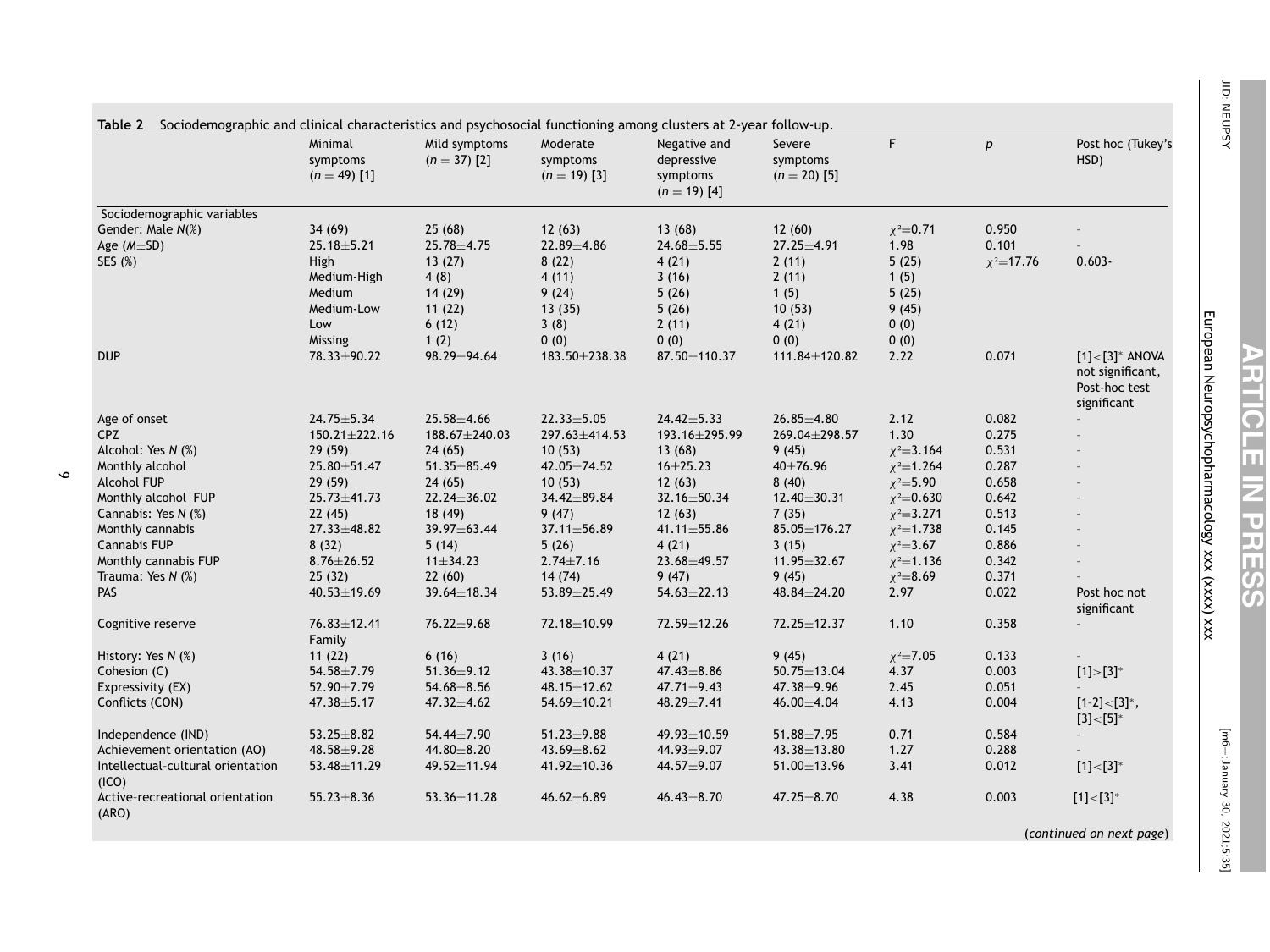| Table 2 (continued)                                                                                                                                                                                        |                                           |                  |                  |                  |                  |        |            |                                                                                                        |
|------------------------------------------------------------------------------------------------------------------------------------------------------------------------------------------------------------|-------------------------------------------|------------------|------------------|------------------|------------------|--------|------------|--------------------------------------------------------------------------------------------------------|
| Moral-religious emphasis (MRE)                                                                                                                                                                             | $46.00 \pm 8.23$                          | 47.80±10.83      | 44.38±5.58       | $47.21 \pm 5.41$ | 47.75±9.16       | 0.45   | 0.769      |                                                                                                        |
| Organisation (ORG)                                                                                                                                                                                         | $52.50 \pm 8.82$                          | 52.40±10.54      | 47.00±11.43      | 48.14±10.47      | 48.25±13.44      | 1.24   | 0.301      |                                                                                                        |
| Control (CTL)                                                                                                                                                                                              | $47.93 \pm 8.10$<br>Clinical<br>Variables | $46.48 \pm 8.30$ | 50.85±12.75      | 52.29 $\pm$ 9.34 | 43.50±9.61       | 1.73   | 0.150      |                                                                                                        |
| PANSS positive                                                                                                                                                                                             | $7.53 \pm 1.08$                           | $8.59 \pm 1.57$  | $12.68 \pm 3.68$ | $11.58 \pm 3.09$ | $18.00 \pm 5.65$ | 53.68  | < 0.001    | $[1-2] < [3-5]^{**}$ ,<br>$[3-4] < [5]^{**}$                                                           |
| PANSS negative                                                                                                                                                                                             | $9.39 \pm 3.07$                           | $12.03 \pm 3.90$ | $17.53 \pm 5.40$ | $21.32 \pm 4.70$ | $21.95 \pm 3.52$ | 58.54  | < 0.001    | $[1] < [2]^*$ ,<br>$[1-2] < [3-5]^{**}$ ,<br>$[3] < [4-5]$ *                                           |
| PANSS general                                                                                                                                                                                              | $18.06 \pm 2.13$                          | $22.97 \pm 2.83$ | $28.53 \pm 4.33$ | 32.37±3.69       | 42.20±5.39       | 202.71 | < 0.001    | $[1] < [2-5]^{**}$ ,<br>$[2] < [3-5]^{**}$ ,<br>$[3-4]{<}[5]^{**},$<br>$[3] < [4]^*$                   |
| PANSS total                                                                                                                                                                                                | 34.98±4.90                                | 43.59±5.66       | $58.74 \pm 8.15$ | $65.26 \pm 7.45$ | 82.15±10.37      | 207.17 | < 0.001    | $[1] < [2-5]^{**}$ ,<br>$[2] < [3-5]^{**}$ ,<br>$[3-4]{<}[5]^{**},$<br>$[3] < [4]$ *                   |
| <b>MADRS</b>                                                                                                                                                                                               | $1.16 \pm 1.60$                           | $4.59 \pm 3.90$  | $7.53 \pm 5.27$  | $10.95 \pm 4.54$ | $16.45 \pm 6.76$ | 56.23  | < 0.001    | $[1] < [2]^*$ ,<br>$[1] < [3-5]^{**}$ ,<br>$[2] < [4-5]^{**}$ ,<br>$[3] < [5]^{**}$ ,<br>$[4] < [5]^*$ |
| CGI<br>Psychosocial functioning                                                                                                                                                                            | $1.80 + 1.08$                             | $2.30 \pm 1.08$  | $3.53 \pm 1.12$  | $3.79 \pm 0.86$  | $4.15 \pm 1.18$  | 26.77  | ${<}0.001$ | $[1-2] < [3-5]^{**}$                                                                                   |
| Autonomy                                                                                                                                                                                                   | $1.29 \pm 2.08$                           | $2.08 \pm 2.11$  | $4.61 \pm 2.85$  | $4.95 \pm 3.22$  | $5.32 \pm 2.16$  | 17.21  | < 0.001    | $[1-2] < [3-5]^{**}$                                                                                   |
| Occupational                                                                                                                                                                                               | $3.46 \pm 4.83$                           | $4.08 + 4.55$    | $8.17 + 5.03$    | $7.32 \pm 4.16$  | $10.11 \pm 3.33$ | 10.56  | < 0.001    | $[1-2] < [3-4]^*,$<br>$[1-2] < [5]^{**}$                                                               |
| Cognitive                                                                                                                                                                                                  | $1.33 \pm 2.36$                           | $3.24 \pm 3.28$  | $5.28 + 3.25$    | $6.84 \pm 2.67$  | $6.68 \pm 2.91$  | 20.73  | < 0.001    | $[1] < [2]^*,$<br>$[1] < [3]^{**}$ ,<br>$[1-2] < [4-5]^{**}$                                           |
| Financial                                                                                                                                                                                                  | $0.31 + 1.11$                             | $0.65 \pm 1.25$  | $1.17 \pm 1.82$  | $2.05 \pm 1.65$  | $2.11 \pm 1.56$  | 9.27   | < 0.001    | $[1] < [4-5]^{**}$ ,<br>$[2] < [4-5]$ *                                                                |
| Interpersonal relationships                                                                                                                                                                                | $2.21 \pm 3.40$                           | $3.38 \pm 2.53$  | $6.61 \pm 3.82$  | $8.58 \pm 2.69$  | $8.95 \pm 3.37$  | 26.42  | < 0.001    | $[1] < [4-5]^{**}$ ,<br>$[2] < [4-5]^*$                                                                |
| Leisure                                                                                                                                                                                                    | $1.06 \pm 1.71$                           | $1.41 \pm 1.26$  | $2.44 \pm 1.25$  | $2.84 \pm 1.68$  | $3.16 \pm 1.34$  | 10.61  | < 0.001    | $[1] < [3-5]^{**}$ ,<br>$[2] < [3]^*$ ,<br>$[2]{\leq}[3]^*,$<br>$[2]{\times}[4-5]^{**}$                |
| <b>FAST</b> total<br>Abbroviations: UCD – Hangethy Gianificant Difference: M. Moan: CD – Ctandard Doviation: CEC – Cocioeconomic status: DUD – Duration of untroated pouchesis: CD7 – Chlornromazine equiv | $9.67 \pm 10.87$                          | 14.84±10.07      | 28.28±10.97      | 32.58±11.22      | 36.32±10.17      | 34.06  | < 0.001    | $[1] < [3]^*$ ,<br>$[1] < [4-5]^{**}$ ,<br>$[2] < [4-5]$ *                                             |

 $\vec{o}$ 

Abbreviations: HSD<sup>=</sup> Honestly Significant Difference; *M*=Mean; SD<sup>=</sup> Standard Deviation; SES=Socioeconomic status; DUP<sup>=</sup> Duration of untreated psychosis; CPZ<sup>=</sup> Chlorpromazine equivalents; PAS<sup>=</sup> Premorbid Adjustment Scale; PANSS<sup>=</sup> Positive and Negative Symptom Scale; MADRS<sup>=</sup> Montgomery-Asberg Depression Rating Scale; CGI=Clinical Global Impression Scale; FAST=Functioning Assessment Short Test. Significant differences (*p*<0.05) marked in bold. <sup>∗</sup>*p* <sup>&</sup>lt; 0.05, ∗∗*p* <sup>&</sup>lt; 0.001.

**ARTICLE**

**IZ** 

**PRESS**

al.

[m6+;January

30,

2021;5:35 ]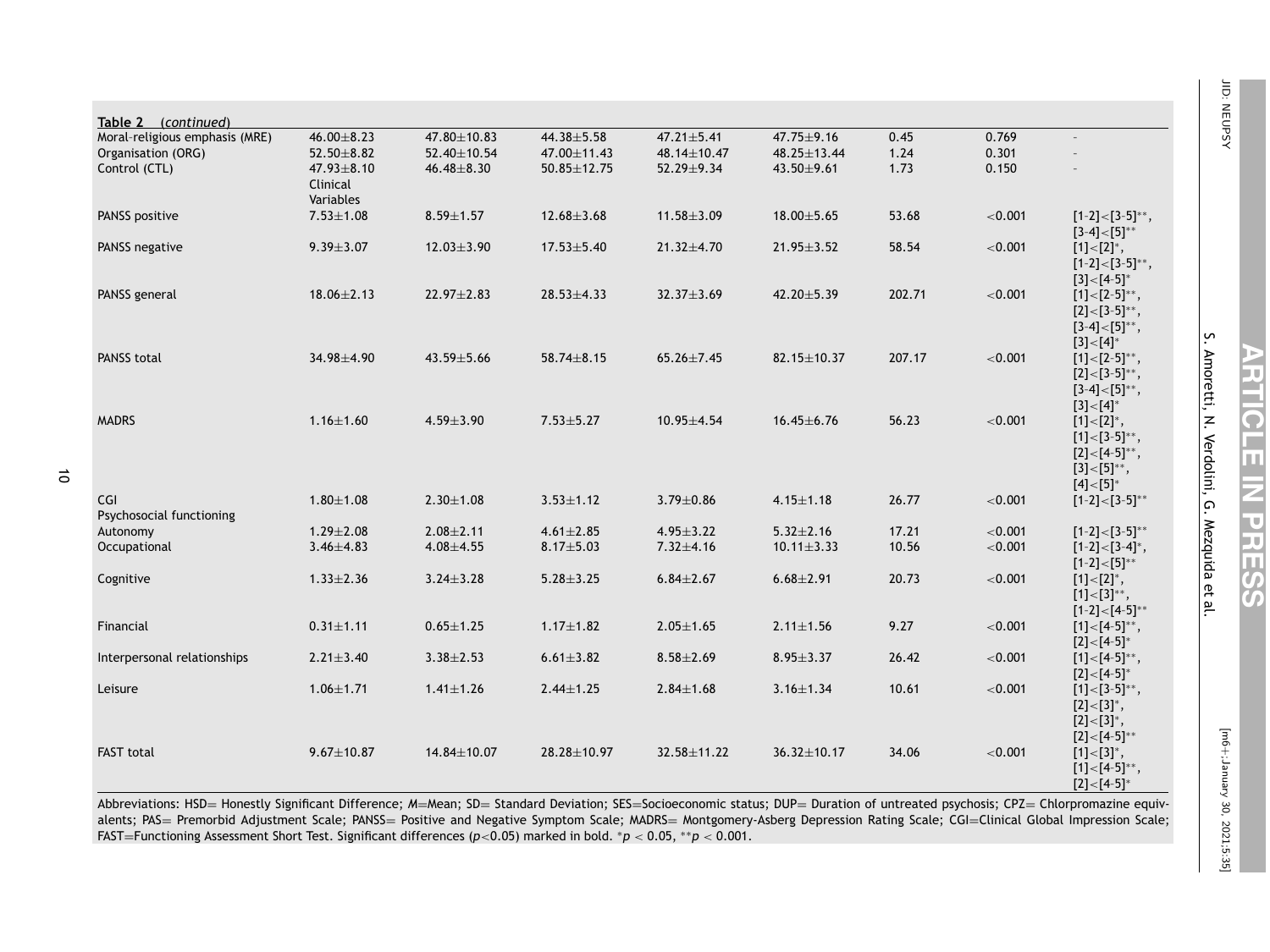|                                         | Excellent<br>prognosis ( $n = 40$ ) | Remitting course<br>$(n = 46)$ [2] | Clinical worsening<br>$(n = 11)$ [3] | Chronic course<br>$(n = 28)$ [4] | F                | p                | Post hoc<br>(Tukey's HSD)          |
|-----------------------------------------|-------------------------------------|------------------------------------|--------------------------------------|----------------------------------|------------------|------------------|------------------------------------|
|                                         | $[1]$                               |                                    |                                      |                                  |                  |                  |                                    |
| Sociodemographic variables              |                                     |                                    |                                      |                                  |                  |                  |                                    |
| Gender: Male N(%)                       | 29(73)                              | 30(65)                             | 5(46)                                | 20(72)                           | $\chi^2 = 3.18$  | 0.365            |                                    |
| Age $(M\pm SD)$                         | 24.98±5.19                          | 25.85±4.84                         | 25.82±4.38                           | $26.07 \pm 5.72$                 | 0.32             | 0.812            |                                    |
| SES (%)                                 | High                                | 9(23)                              | 12(26)                               | 4(36)                            | 3(11)            | $\chi^2$ = 17.80 | $0.273 -$                          |
|                                         | Medium-High                         | 4(10)                              | 4(9)                                 | 1(9)                             | 2(7)             |                  |                                    |
|                                         | Medium                              | 12(30)                             | 11(24)                               | 3(27)                            | 3(11)            |                  |                                    |
|                                         | Medium-Low                          | 8(20)                              | 16(35)                               | 3(27)                            | 16(57)           |                  |                                    |
|                                         | Low                                 | 6(15)                              | 3(7)                                 | 0(0)                             | 4(14)            |                  |                                    |
|                                         | Missing                             | 1(3)                               | 0(0)                                 | 0(0)                             | 0(0)             |                  |                                    |
| <b>DUP</b>                              | 75.06±81.95                         | 96.40±99.22                        | 70.90±93.72                          | 110.78±121.64                    | 0.83             | 0.480            |                                    |
| Age of onset                            | 24.67±5.39                          | 25.49±4.76                         | 25.82±4.64                           | $25.61 \pm 5.41$                 | 0.29             | 0.832            |                                    |
| CPZ                                     | 482.78±313.31                       | 720.44±408.12                      | 281.39±199.58                        | 710.31±397.94                    | 6.62             | < 0.001          | $[1, 3] < [2]^*,$<br>$[3] < [4]$ * |
| CPZ FUP                                 | 172.64±219.45                       | 161.64±240.07                      | 180.00±293.94                        | 252.53±299.46                    | 0.82             | 0.483            |                                    |
| Alcohol: Yes N (%)                      | 22(55)                              | 31(67)                             | 7(64)                                | 15(54)                           | $x^2 = 2.01$     | 0.571            |                                    |
| Monthly alcohol FUP                     | $20.65 \pm 30.13$                   | 50.83±88.09                        | 48.09±14.50                          | 29.54±62.76                      | $\chi^2$ =1.692  | 0.172            |                                    |
| <b>Alcohol FUP</b>                      | 24(60)                              | 29(63)                             | 7(64)                                | 13(47)                           | $x^2 = 4.23$     | 0.646            |                                    |
| Monthly alcohol FUP                     | 17.48±29.07                         | 21.36±38.71                        | $30.11 \pm 45.75$                    | 22.29±43.84                      | $\chi^2 = 0.739$ | 0.531            |                                    |
| Cannabis: Yes N (%)                     | 17(43)                              | 23(50)                             | 4(36)                                | 15(54)                           | $\chi^2$ =1.47   | 0.688            |                                    |
| Monthly cannabis                        | 38.15±58.23                         | 34.91±86.49                        | 28.09±53.40                          | 74.93±146.30                     | $\chi^2$ =1.784  | 0.154            |                                    |
| <b>Cannabis FUP</b>                     | 5(13)                               | 8(17)                              | 3(27)                                | 4(14)                            | $\chi^2 = 3.30$  | 0.770            |                                    |
| Monthly cannabis FUP                    | $7.78 \pm 25.33$                    | 21.73±42.35                        | $11.41 \pm 33.57$                    | 16.07±42.01                      | $\chi^2$ =0.636  | 0.593            |                                    |
| Trauma: Yes N (%)                       | 24(60)                              | 23(50)                             | 6(55)                                | 12(43)                           | $\chi^2 = 4.58$  | 0.598            |                                    |
| <b>PAS</b>                              | 37.34±21.55                         | 42.44±16.57                        | 38.40±13.04                          | $56.50 \pm 24.14$                | 5.31             | 0.002            | $[1] < [4]$ *                      |
| Cognitive reserve                       | 75.56±12.87                         | 77.47±9.58                         | 73.92±12.87                          | 71.73±12.01                      | 1.31             | 0.274            |                                    |
| Family                                  |                                     |                                    |                                      |                                  |                  |                  |                                    |
| History: Yes N (%)                      | 6(15)                               | 11(24)                             | 6(55)                                | 7(25)                            | $\chi^2 = 7.42$  | 0.060            |                                    |
| Cohesion (C)                            | $50.08 + 6.81$                      | 49.50±8.10                         | 49.20±8.83                           | 46.59±11.42                      | 0.94             | 0.425            |                                    |
| C FUP                                   | 52.49±7.74                          | $54.33 \pm 9.16$                   | 52.50±10.95                          | 47.19±10.14                      | 2.27             | 0.087            |                                    |
| Expressivity (EX)                       | $50.66 \pm 9.41$                    | $51.00 \pm 8.23$                   | 48.50±11.58                          | 45.89±10.56                      | 1.88             | 0.137            |                                    |
| <b>EXP FUP</b>                          | $52.74 \pm 8.41$                    | $54.57 \pm 7.68$                   | 50.17±12.09                          | $46.63 \pm 8.42$                 | 3.27             | 0.025            | $[2] > [4]^*$                      |
| Conflicts (CON)                         | 48.11±7.03                          | 49.45±7.35                         | 48.00±6.88                           | $53.63 \pm 10.08$                | 2.87             | 0.039            | $[1] < [4]$ *                      |
| <b>CON FUP</b>                          | 47.26±5.49                          | 47.47±4.26                         | $50.00 \pm 7.85$                     | $46.50 \pm 5.73$                 | 0.64             | 0.592            |                                    |
| Independence (IND)                      | 49.66±8.59                          | $50.40 \pm 8.65$                   | 49.60±9.45                           | 49.52±9.30                       | 0.08             | 0.973            |                                    |
| <b>IND FUP</b>                          | 53.03±9.44                          | 54.50±7.15                         | $50.00 \pm 13.04$                    | $50.88 \pm 8.43$                 | 0.83             | 0.480            |                                    |
| Achievement orientation (AO)            | 47.39±9.09                          | $48.52 \pm 8.62$                   | 41.00±15.28                          | 48.33±8.87                       | 1.78             | 0.154            |                                    |
| AO FUP                                  | 47.11±9.07                          | 47.13±9.09                         | 41.33±12.74                          | 45.50±10.09                      | 0.74             | 0.532            |                                    |
| Intellectual-cultural orientation (ICO) | 46.82±10.19                         | 49.60±10.64                        | 48.90±8.69                           | 44.70±10.09                      | 1.38             | 0.252            |                                    |
|                                         |                                     |                                    |                                      |                                  |                  |                  | (continued on next page)           |

<span id="page-10-0"></span>**Table 3** Sociodemographic and clinical characteristics and psychosocial functioning among clinical trajectories at baseline and 2-year follow-up.

 $\overrightarrow{1}$ 

JID: NEUPSY

> **ARTICLE IZ PRESS**

European

Neuropsychopharmacology

xxx

(xxxx)

xxx

[m6+;January 30, 2021;5:35 ]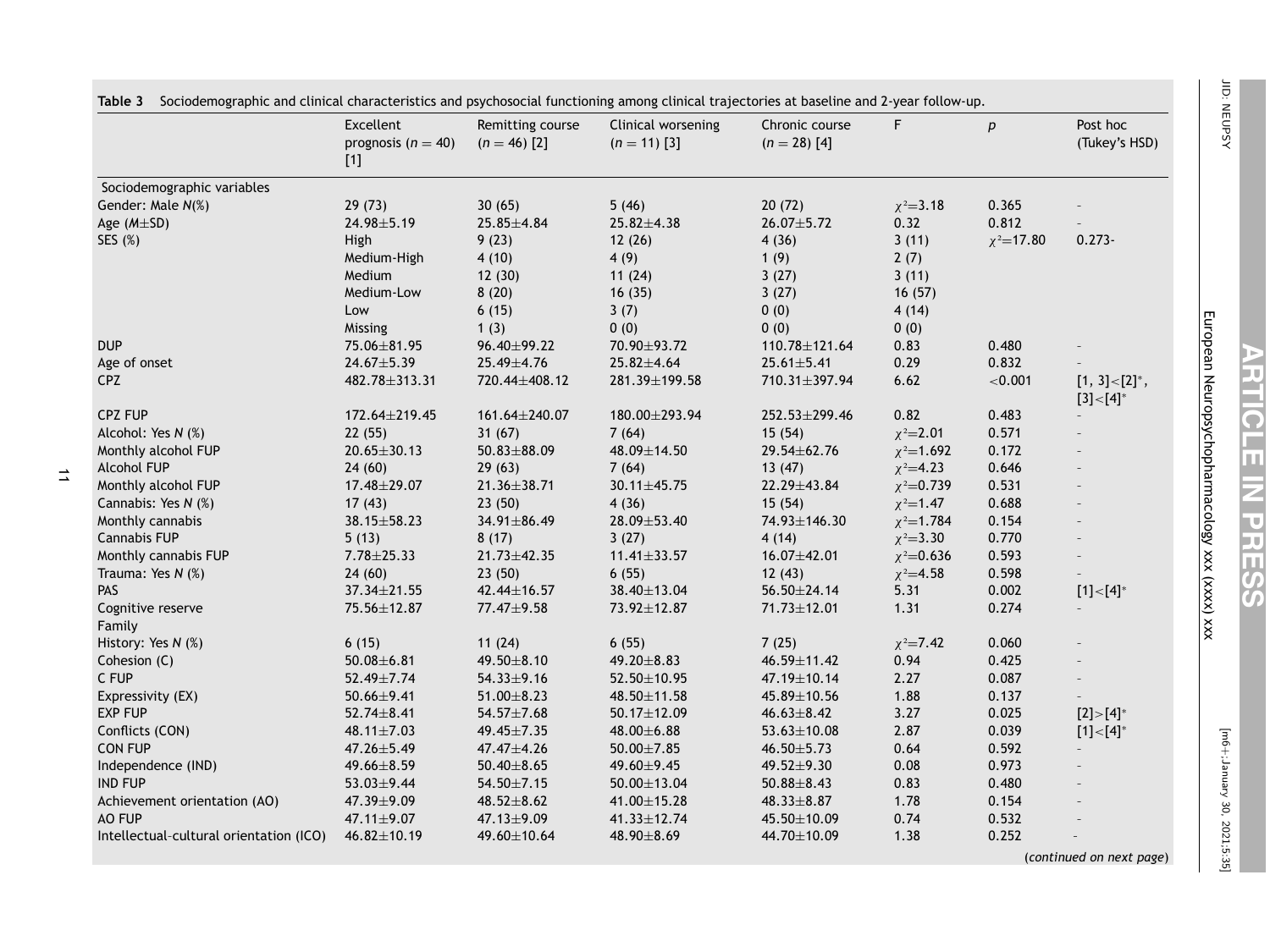| Table 3<br>(continued)                |                   |                  |                   |                  |        |            |                                         |
|---------------------------------------|-------------------|------------------|-------------------|------------------|--------|------------|-----------------------------------------|
| ICO FUP                               | 50.06±10.74       | 54.17±12.36      | 51.83±10.07       | 45.06±11.36      | 2.28   | 0.085      | $\equiv$                                |
| Active-recreational orientation (ARO) | $52.03 \pm 7.78$  | 49.50 ± 8.52     | 49.80 ± 8.22      | $45.48 \pm 6.42$ | 3.71   | 0.014      | $[1] > [4]^*$                           |
| <b>ARO FUP</b>                        | 55.86±8.50        | 52.93±10.57      | 46.83±10.72       | 46.69±7.92       | 4.35   | 0.007      | $[1] > [4]$ *                           |
| Moral-religious emphasis (MRE)        | 46.50±7.78        | 45.07±8.38       | $46.00 \pm 8.88$  | 46.22±7.38       | 0.24   | 0.871      |                                         |
| <b>MRE FUP</b>                        | 45.71±7.57        | 47.83±10.96      | 49.83±6.65        | 46.50±6.83       | 0.56   | 0.640      |                                         |
| Organisation (ORG)                    | $51.87 \pm 8.80$  | 48.76±10.18      | 50.70±10.99       | 48.37±11.16      | 0.89   | 0.447      |                                         |
| <b>ORG FUP</b>                        | 52.14±9.37        | 52.83±9.66       | 47.33±10.73       | 48.50±11.85      | 1.04   | 0.380      | $\overline{a}$                          |
| Control (CTL)                         | 48.71±8.30        | 46.79±6.52       | 43.80±8.64        | 50.48±7.99       | 2.41   | 0.071      |                                         |
| <b>CTL FUP</b>                        | 47.54±8.73        | 47.17±7.54       | 46.00±11.31       | 50.25±9.84       | 0.57   | 0.638      |                                         |
| <b>Clinical Variables</b>             |                   |                  |                   |                  |        |            |                                         |
| PANSS positive                        | $10.73 \pm 4.52$  | 23.39±6.97       | $12.00 \pm 5.83$  | 21.86±6.70       | 37.97  | ${<}0.001$ | $[1, 3] < [2, 4]^{**}$                  |
| PANSS positive FUP                    | $7.93 \pm 1.29$   | $8.04 \pm 1.52$  | $16.36 \pm 7.97$  | 14.29±4.35       | 40.05  | < 0.001    | $[1-2] < [3-4]^{**}$                    |
| PANSS negative                        | $13.58 \pm 5.45$  | $22.17 \pm 6.52$ | $11.36 \pm 5.14$  | 23.25±6.89       | 24.27  | ${<}0.001$ | $[1, 3] < [2, 4]^{**}$                  |
| PANSS negative FUP                    | $10.35 \pm 3.63$  | $10.67 + 3.81$   | $20.36 \pm 3.98$  | 22.14±4.09       | 75.80  | < 0.001    | $[1-2] < [3-4]^{**}$                    |
| PANSS general                         | 24.55±4.76        | 45.67±8.69       | 25.91±4.21        | $45.61 \pm 8.89$ | 79.99  | ${<}0.001$ | $[1, 3] < [2, 4]^{**}$                  |
| PANSS general FUP                     | 19.73±3.48        | $20.57 \pm 3.42$ | 38.18±6.16        | 37.11±7.07       | 118.23 | ${<}0.001$ | $[1-2] < [3-4]^{**}$                    |
| PANSS total                           | 48.85±10.47       | 91.24±14.38      | 49.27±9.07        | 90.71±14.99      | 105.45 | ${<}0.001$ | $[1, 3] < [2, 4]^{**}$                  |
| PANSS total FUP                       | 38.00±6.84        | 39.28±6.68       | 74.91±15.88       | 73.54±11.03      | 139.58 | ${<}0.001$ | $[1-2] < [3-4]^{**}$                    |
| <b>MADRS</b>                          | $5.25 \pm 5.28$   | 15.43±9.89       | $9.00 \pm 5.74$   | $16.14 \pm 8.48$ | 15.28  | < 0.001    | $[1] < [2, 4]^{**}$                     |
| <b>MADRS FUP</b>                      | $1.98 \pm 2.81$   | $3.22 \pm 3.59$  | $17.82 \pm 7.86$  | 12.18±4.96       | 67.10  | < 0.001    | $[1-2] < [3-4]^{**}$ ,<br>$[3] > [4]$ * |
| CGI                                   | $3.93 \pm 1.07$   | $4.59 \pm 1.13$  | $3.64 \pm 1.21$   | $4.32 \pm 0.82$  | 4.10   | 0.008      | $[1, 3] < [2]^*$                        |
| <b>CGI FUP</b>                        | $1.98 + 1.12$     | $2.04 \pm 1.09$  | $4.45 \pm 0.69$   | $3.79 \pm 1.10$  | 30.75  | < 0.001    | $[1-2] < [2-4]^{**}$                    |
| Psychosocial functioning              |                   |                  |                   |                  |        |            |                                         |
| Autonomy                              | $3.10 \pm 3.23$   | $5.04 \pm 3.62$  | $2.27 \pm 2.41$   | $5.22 \pm 3.25$  | 4.47   | 0.005      | $[1] < [2]^*$                           |
| Autonomy FUP                          | $1.51 \pm 2.04$   | $1.74 \pm 2.21$  | $5.10 \pm 3.87$   | $5.14 \pm 2.26$  | 19.69  | < 0.001    | $[1-2] < [3-4]^{**}$                    |
| Occupational                          | $7.15 \pm 6.05$   | $10.43 \pm 4.71$ | $4.27 \pm 4.71$   | $8.70 \pm 3.80$  | 5.84   | 0.001      |                                         |
| <b>Occupational FUP</b>               | $3.13 \pm 4.88$   | $4.24 \pm 4.53$  | $8.90 \pm 3.90$   | $8.64 \pm 4.08$  | 11.15  | < 0.001    | $[1-2] < [3-4]^{**}$                    |
| Cognitive                             | $3.90 \pm 3.24$   | $7.13 \pm 3.77$  | $3.00 \pm 2.00$   | $7.37 \pm 3.05$  | 11.27  | < 0.001    | $[1, 3] < [2]^*$                        |
| Cognitive FUP                         | $1.79 \pm 2.70$   | $2.48 \pm 3.13$  | $6.90 \pm 3.45$   | $6.71 \pm 2.54$  | 22.51  | < 0.001    | $[1-2] < [3-4]^{**}$                    |
| Financial                             | $0.67 + 1.51$     | $2.04 \pm 2.04$  | $1.00 \pm 1.84$   | $2.07 \pm 1.41$  | 5.75   | 0.001      | $[1, 3] < [2, 4]^{**}$                  |
| <b>Financial FUP</b>                  | $0.28 + 0.86$     | $0.61 + 1.39$    | $2.70 + 1.89$     | $1.86 \pm 1.43$  | 14.98  | ${<}0.001$ | $[1-2] < [3-4]^{**}$                    |
| Interpersonal relationships           | $3.97 \pm 4.18$   | $8.80 + 4.53$    | $3.27 \pm 3.47$   | $9.33 \pm 4.51$  | 14.30  | < 0.001    | $[1] < [2, 4]^*$                        |
| Interpersonal relationships FUP       | $1.82 \pm 2.17$   | $3.48 + 3.54$    | $8.40 \pm 2.95$   | $8.89 + 3.08$    | 37.51  | ${<}0.001$ | $[1-2] < [3-4]^{**}$                    |
| Leisure                               | $1.46 \pm 1.60$   | $2.54 \pm 1.94$  | $1.36 \pm 1.50$   | $2.85 \pm 1.79$  | 4.86   | 0.003      | $[1, 3] < [2, 4]^{**}$                  |
| Leisure FUP                           | $1.03 \pm 1.35$   | $1.37 + 1.66$    | $3.00 \pm 1.63$   | $3.00 \pm 1.49$  | 12.35  | < 0.001    | $[1-2] < [3-4]^{**}$                    |
| <b>FAST</b>                           | $20.26 \pm 13.83$ | 36.00±14.88      | $15.18 \pm 10.78$ | 35.56±13.49      | 14.57  | < 0.001    | $[1] < [2, 4]$ *                        |
| <b>FAST FUP</b>                       | $9.56 \pm 9.18$   | 13.91±11.70      | 35.00±14.23       | 34.25±9.49       | 39.99  | ${<}0.001$ | $[1-2] < [3-4]^{**}$                    |

S.

JID:

NEUPSY

**ARTICLE**

**IZ** 

**PRESS**

al.

Abbreviations: HSD<sup>=</sup> Honestly Significant Difference; *M*=Mean; SD<sup>=</sup> Standard Deviation; PC<sup>=</sup> Principal Component; SES=Socioeconomic status; DUP<sup>=</sup> Duration of untreated psychosis; CPZ<sup>=</sup> Chlorpromazine equivalents; PAS= Premorbid Adjustment Scale; FUP = Follow-up; PANSS= Positive and Negative Symptom Scale; MADRS= Montgomery-Asberg Depression Rating Scale; CGI=Clinical Global Impression Scale; FAST=Functioning Assessment Short Test. Significant differences (*p*<0.05) marked in bold. <sup>∗</sup>*p* <sup>&</sup>lt; 0.05, ∗∗*p* <sup>&</sup>lt; 0.001.

 $\vec{z}$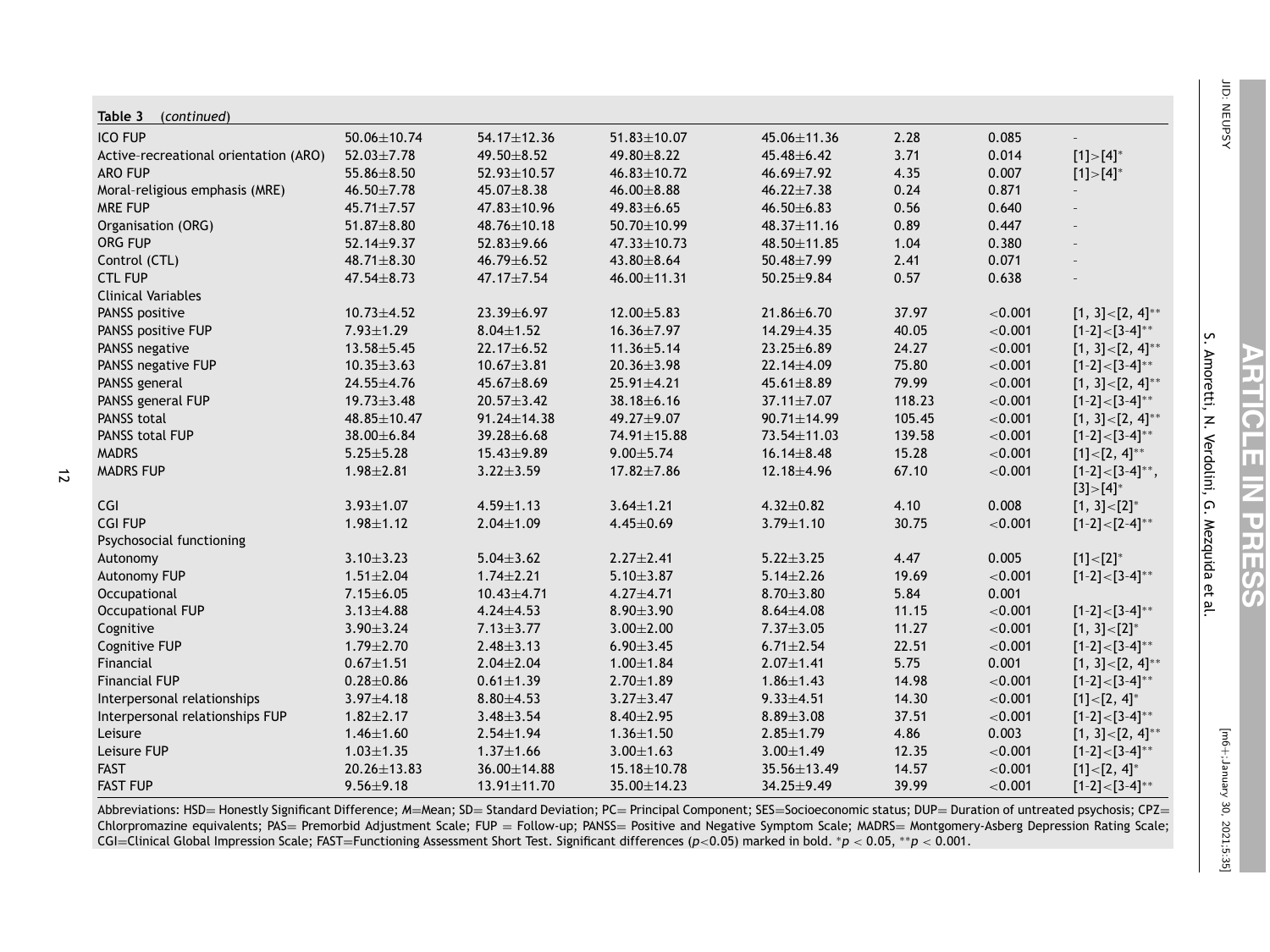European Neuropsychopharmacology xxx (xxxx) xxx

## **4. Discussion**

As far as we are aware, this is the first study to use a machine learning algorithms method to identify individual clinical trajectories of FEP patients and their risk factors based on their psychopathological presentation at baseline and 2-year follow-up. Three main findings emerged from the present study: 1) PCA of the PANSS and MADRS yielded six symptom factors (positive, negative, depressive, anxiety, disorganisation and somatic/cognitive) at baseline and 2-year follow-up; 2) There are three well defined clinical clusters at baseline ("mild", "negative and moderate" and "positive and severe") and five at follow-up ("minimal", "mild", "moderate", "negative and depressive" and "severe symptoms"); 3) The risk factors contributing towards a clinical worsening in patients with non-affective FEP were low doses of antipsychotics, high depressive symptomatology and the presence of a positive family history whilst the protective factors for a remitting course were a high CR and better premorbid adjustment.

The six-factor model included 36 items at baseline (26 PANSS items and 10 MADRS items) and 34 items at followup (25 PANSS items and 9 MADRS items). The majority of studies on the PANSS agreed that either four or five dimensions describe the psychosis construct, with positive, negative, disorganisation, and affective symptom dimensions most frequently reported [\(Potuzak](#page-16-0) et al., 2012) and some studies reported an independent anxiety dimension [\(Cuesta](#page-15-0) et al., 2003; [Allardyce](#page-15-0) et al., 2007). As depressive symptoms are common in patients with a FEP, with a reported prevalence from 7% to 75% in the different studies (Sim et al., [2004\)](#page-17-0), our study also included one measure of depression (MADRS). Previous investigations of the MADRS structure have differed in research design (i.e. samples have included patients with a range of diagnoses) and analytic strategy, constraining comparisons across studies [\(Quilty](#page-16-0) et al., 2013). The number of factors identified in literature ranged from one-unidimensional (Lobo et al., [2002;](#page-16-0) [Carmody](#page-15-0) et al., 2006); two [\(Rocca](#page-16-0) et al., 2002; Uher et al., 2008); three [\(Suzuki](#page-17-0) et al., 2005; [Ketharanathan](#page-17-0) et al., 2015); and up to four dimensions [\(Williamson](#page-17-0) et al., 2006). Almost all studies with three or four factors found dimensions characterised by sadness/dysphoria/anhedonia, anxiety and vegetative/somatic symptoms. Thus, the factors identified in our study by the PCA of the PANSS and MADRS scales are essentially the same as those described in the majority of other studies, namely positive, negative, disorganised, depressive, anxiety and somatic. However, the components do not have exactly the same composition at both times of the evaluations. The instability of the PCA could express the role played by the phase of illness (Dollfus and Petit, 1995). For example, at baseline the positive component included excitement, conceptual disorganization, suspiciousness/persecution and lack of insight, but these items appeared in disorganization component at follow-up. This results can be due to the fact that after a first-episode, the positive symptoms tend to reduce, whereas follow-up studies have suggested that after antipsychotic medication stabilization, negative symptoms tend to be stable and persistent (Ventura et al., 2015; [Mezquida](#page-16-0) et al., 2017).

The six factors described above were used to conduct a cluster analysis that allowed clinical subtypes of patients with FEP to be identified. Three distinct patient clusters have been determined at baseline: the first cluster was characterised by mild symptoms (39%), a second cluster had negative and moderate symptoms (31%) and a third presented positive and severe symptoms (30%). Patients with negative symptoms in comparison with those presenting mild symptoms had higher DUP and doses of antipsychotics, worse premorbid adjustment, higher illness severity and lower psychosocial functioning. These results are in line with previous studies and confirm that a poor premorbid functioning is associated with worse psychosocial functioning [\(White](#page-17-0) et al., 2009; [Wunderink](#page-17-0) et al., 2020), and with the severity of clinical presentation, especially for patients with a FEP [presenting](#page-15-0) negative symptoms (Amoretti et al., 2016; [Mezquida](#page-16-0) et al., 2017). Previous reports have also supported the association between negative symptoms and DUP [\(Perkins](#page-16-0) et al., 2005). At 2-year follow-up, five subtypes of patients were derived: "minimal", "mild", "moderate", "negative and depressive" and "severe symptoms". Patients with minimal or mild symptoms had better premorbid adjustment, higher family cohesion and lower conflicts as well as more intellectual-cultural and active-recreational orientation, lower illness severity and greater functioning. An increasingly large number of studies have found an association between negative family environment and poor prognosis in FEP patients [\(Norman](#page-16-0) et al., 2005; Lee et al., [2013\)](#page-16-0). Higher rates of negative family environmental styles are associated with an increased likelihood of relapse (Wuerker, 1996; [Butzlaff and](#page-15-0) Hooley, 1998).

In the present article, four trajectories were identified, namely "excellent prognosis", "remitting course", "clinical worsening" and "chronic course". According to previous studies, a significant number of people achieving symptom remission and recovery were found (Van Os and [Kapur,](#page-17-0) 2009; [Austin](#page-15-0) et al., 2015) and a small but significant group also showed a deteriorating course (Rabinowitz et al., 2007). Results indicate that the majority of participants showed a general pattern of reduction of positive symptoms, in line with previous literature [\(Austin](#page-15-0) et al., 2015). However, previously it has also been reported that negative symptoms typically showed less variation during the ten years after the first episode [\(Austin](#page-15-0) et al., 2015). On the contrary, in our study negative symptoms showed an important reduction. These results could perhaps be explained by the difficulty in detecting secondary negative symptoms caused by positive symptoms, depression, and/or extrapyramidal symptoms amongst other factors, which could be present in our patients. These secondary symptoms represent a diagnostic challenge, particularly in the early stages after a first episode, when positive symptomatology predominates [\(Mezquida](#page-16-0) et al., 2017).

Patients who presented a clinical worsening were characterised by having lower CPZ and higher depressive symptoms at baseline, and more presence of family history. Depression is significant in the prediction of transition to FEP, poor clinical [outcomes,](#page-16-0) quality of life, and suicide (Fusar-Poli et al., 2014; [Gardsjord](#page-16-0) et al., 2016). Similarly, a positive psychiatric family history was found to be associated with worse outcome [\(Esterberg](#page-16-0) and Compton, 2012). Confirming previous studies, patients with a remitting course showed better premorbid adjustment and higher CR compared to those with a chronic course [\(Mezquida](#page-16-0) et al., 2017;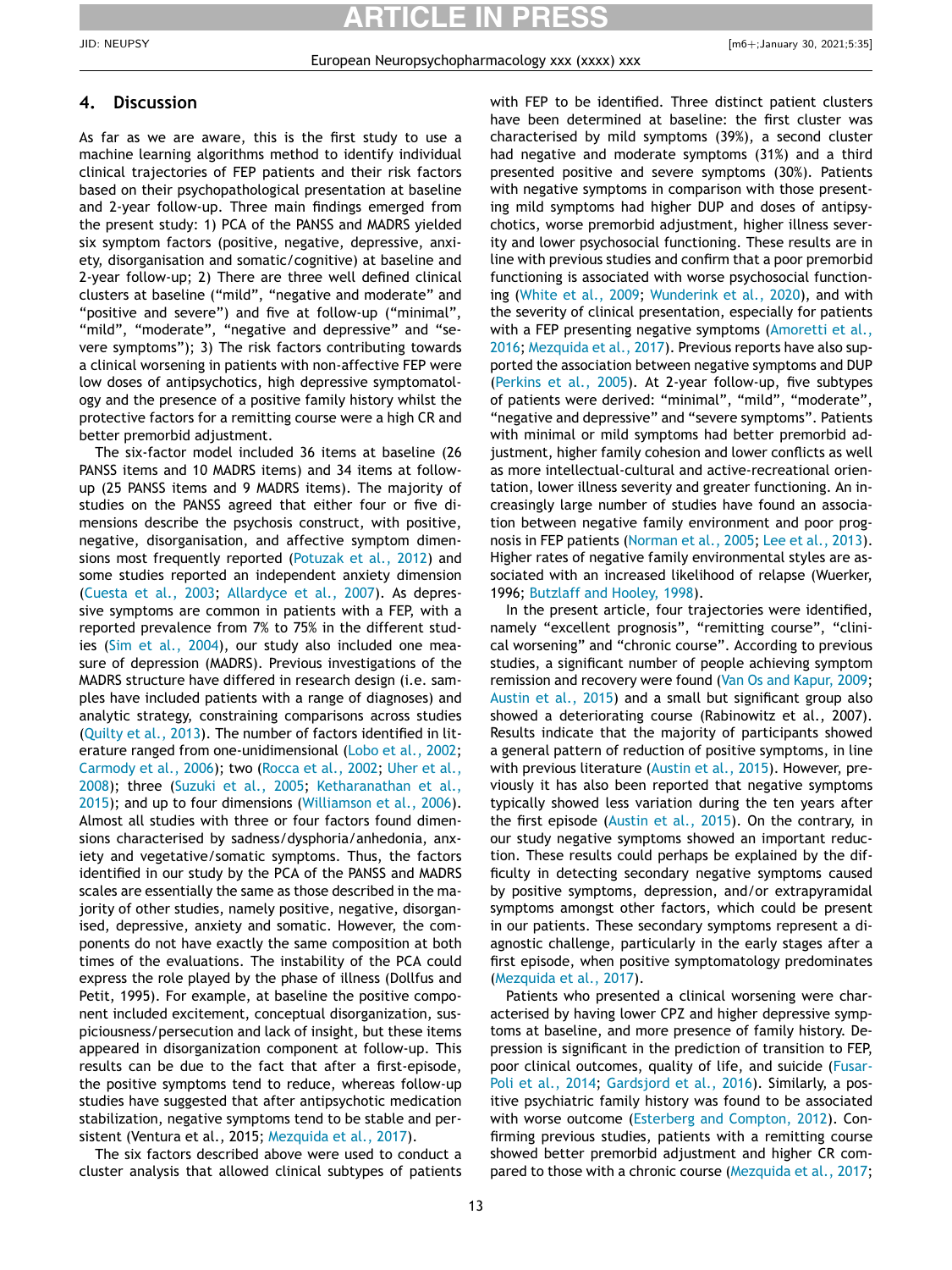S. Amoretti, N. Verdolini, G. Mezquida et al.

[Amoretti](#page-15-0) et al., 2016, [2018,](#page-15-0) 2020). Thus, these results suggest that prescribing higher doses of antipsychotics as well as addressing depressive symptomatology can help to prevent clinical worsening. Undoubtedly, there are risk factors that cannot be changed, such as the presence of a positive psychiatric family history. Nonetheless, more attention should be paid to these subgroup of FEP patients as they already present a higher risk of worse outcomes. Since a high CR and better premorbid adjustment represented the protective factors for a remitting course in our study, targeting older, less-educated, poor patients and their families seems necessary. Similarly, in the comparison between those patients who showed "minimal" or "mild" symptoms versus those who presented "negative and depressive" or "severe" symptoms at follow-up, differences emerged in terms of premorbid adjustment, family expression and active–recreational orientation. There were no differences between the four trajectories in terms of alcohol or cannabis use. Although cannabis use has been shown to increase the risk of developing psychosis and is related to a poor prognosis, our study did not find this association. This may be due to the fact that the age of initiation of cannabis use, the duration of cannabis use and cannabis patterns may also play an important role (Forti et al., 2014) and were not evaluated in this study.

As a consequence, the findings of the present study highlight that the symptom trajectories among patients with FEP are heterogeneous [\(Abdin](#page-15-0) et al., 2017) and should not be over-simplified. Psychopathology at the beginning of the episode must be taken into account to understand the trajectory of each person in an attempt to develop tailored intervention and personalised treatment strategies. For instance, different interventions should be applied to those patients presenting moderate symptoms at baseline and still suffering the same symptomatology at follow-up than that applied to those experiencing mild symptoms at baseline and ultimately presenting a worsening in the symptomatology. Current staging models are based on the integration of clinical baseline information, such as psychopathological presentation at the early stages of psychosis, with trajectories of the disease. Defining each patient's characteristics, severity, and prognosis in a more precise and individualised way might aid the clinical decision-making algorithm to decide which treatment is most effective at that specific stage on the basis of the patient's [characteristics](#page-17-0) (Salagre et al., 2018).

Some limitations have to be taken into consideration before translating these findings into clinical practice. Firstly, a limitation of all CR studies evaluating psychiatric populations is that there was no validated instrument to measure CR so criteria established and replicated in previous studies were followed. Indeed, the Cognitive Reserve Assessment Scale in Health (CRASH) [\(Amoretti](#page-15-0) et al., 2019) has been validated in 2019. It is the first tool to assess CR in patients with severe mental illness. A second limitation is that no specific scale was used to assess negative symptomatology, due to [constraints](#page-15-0) associated with the PANSS scale (Blanchard et al., 2011). Future studies making use of improved negative symptom scales— such as the Brief Negative Symptom Scale (BNSS) [\(Kirkpatrick](#page-16-0) et al., 2011) or the Clinical Assessment Interview for Negative Symptoms (CAINS) (Kring et al., [2013\)—might](#page-16-0) differentiate between primary and secondary negative [symptoms](#page-16-0) [\(Potuzak](#page-16-0) et al., 2012; Mezquida et al., 2017), which is an unmet need of current research on FEP. Thirdly, the retrospective assessment of the premorbid phase. While retrospective reports from patients about their childhood and developmental adjustment may be subject to recall bias, it has been shown that premorbid adjustment measured by PAS scale is related to important clinical features of the illness [\(](#page-15-0)[Rabinowitz](#page-16-0) et al., 2006: Austin et al., 2015; [Amoretti](#page-15-0) et al., 2020). It is important to note that this is a naturalistic, multicentric and longitudinal study and that there was no other way to collect this premorbid information. Finally, despite few patients were prescribed with high doses of antipsychotics, according to a previous study by the same group assessing pharmacovigilance in the same sample of FEP patients, a total of 87.2% of the patients were receiving adequate doses of antipsychotic, according to the recommended dose range in the specifications of the product for Spain for the patient age [\(Bioque](#page-15-0) et al., 2016). Due to its naturalistic design and by the very nature of the sample included, some treatment prescription could be higher than dose recommended in prescribing guidelines. Nonetheless, these data provide a real-world point of view on the clinical prescription in FEP patients on a country basis.

In spite of its limitations, the strength of this study lies in the evaluation of FEP patients that represent quite an ideal population for exploring the clinical expression of the core symptoms of psychoses. The inclusion of a wellcharacterised and naturalistic sample of non-affective FEP, the longitudinal study design, the clinical assessment of both symptoms and functioning, and the comprehensive and sophisticated statistical assessment used are the strengths of the present work, reporting clinically sound results that can be implemented in daily clinical practice.

In conclusion, the adoption of a dimensional approach in FEP might represent an advantage in clinical practice by providing a more comprehensive description of the complexity of FEP psychopathology [\(Tonna](#page-17-0) et al., 2019). This approach might also allow for an improvement in the accuracy of targeting therapeutic interventions. Not only positive but also negative and depressive symptoms are common in patients with FEP and are highly involved in their clinical trajectory. Thus, this study highlights the importance of addressing depressive and negative symptoms, cognitive reserve and premorbid adjustment in the early stages of psychosis.

## **6. Role of funding source**

The funding sources were not involved in the study design, conduct, monitoring and preparation of the final database and had no influence on the final data analysis of this report.

## **5. Contributors**

SA and NV designed the study, managed the literature searches and analyses, undertook the statistical analysis, and wrote the first draft of the manuscript. GM, FDR, BS, AC, MB and EV revised the first draft and added critical comments to guide the redaction of the final manuscript. MJC, LPC, MGR, CC, AGP, CDM, IC, ES, MA and AM revise the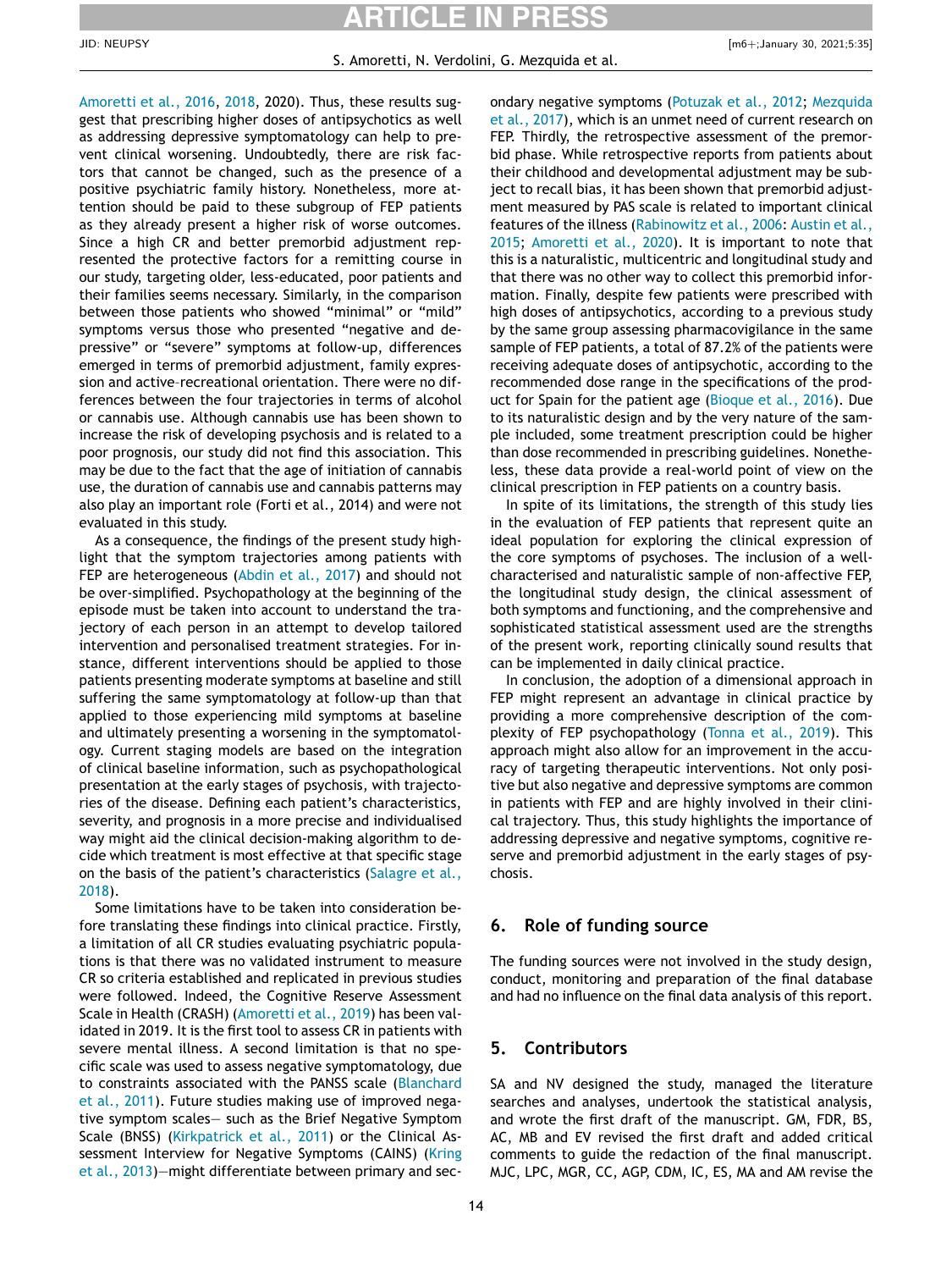### European Neuropsychopharmacology xxx (xxxx) xxx

second draft of the article and provided critical comments to guide the redaction of the final manuscript. All the authors within the PEPs Group recluted patients and healthy controls at their centers, provided the anonimous data and revise the final manuscript. All authors approved the final manuscript.

## **Conflict of interest**

E. Vieta has received research support from or served as consultant, adviser or speaker for AB-Biotics, Actavis, Allergan, Angelini, AstraZeneca, Bristol-Myers Squibb, Dainippon Sumitomo Pharma, Ferrer, Forest Research Institute, Gedeon Richter, Glaxo-Smith-Kline, Janssen, Lundbeck, Otsuka, Pfizer, Roche, Sanofi-Aventis, Servier, Shire, Sunovion, Takeda, Telefónica, the Brain and Behaviour Foundation, the Spanish Ministry of Science and Innovation (CIBERSAM), the Seventh European Framework Programme (ENBREC), and the Stanley Medical Research Institute, unrelated to the present work.

M. Bernardo has been a consultant for, received grant/research support and honoraria from, and been on the speakers/advisory board of ABBiotics, Adamed, Angelini, Casen Recordati, Janssen-Cilag, Lundbeck, Otsuka, Menarini and Takeda.

C. De-la-Camara received financial support to attend scientific meetings from Janssen-Cilag, Almirall, Eli Lilly, Lundbeck, Rovi, Esteve, Novartis, and Astrazeneca

M. Gómez-Ramiro reports grants from INSTITUTO CAR-LOS III, grants from ADAMED, non-financial support from JANSSEN–CILAG, non-financial support from LUNDBECK-OTSUKA, non-financial support from PFIZER, non-financial support from ANGELINI, outside the submitted work.

R. Rodriguez-Jimenez has been a consultant for, spoken in activities of, or received grants from: Instituto de Salud Carlos III, Fondo de Investigación Sanitaria (FIS), Centro de Investigación Biomédica en Red de Salud Mental (CIBER-SAM), Madrid Regional Government (S2010/ BMD-2422 AGES; S2017/BMD-3740), JanssenCilag, Lundbeck, Otsuka, Pfizer, Ferrer, Juste, Takeda, Exeltis, Casen-Recordati, Angelini.

The rest of authors report no biomedical financial interests or potential conflicts of interest.

## **Acknowledgments**

We are extremely grateful to all participants.

This study is part of a coordinated-multicentre Project, funded by the Ministerio de Economía y Competitividad (PI08/0208; PI11/00325; PI14/00612), Instituto de Salud Carlos III – Fondo Europeo de Desarrollo Regional. Unión Europea. Una manera de hacer Europa, Centro de Investigación Biomédica en Red de salud Mental, CIBERSAM, by the CERCA Programme / Generalitat de Catalunya AND Secretaria d'Universitats i Recerca del Departament d'Economia I Coneixement (2017SGR1355). Departament de Salut de la Generalitat de Catalunya, en la convocatoria corresponent a l'any 2017 de concessió de subvencions del Pla Estratègic de Recerca i Innovació en Salut (PERIS) 2016–2020, modalitat Projectes de recerca orientats a l'atenció primària, amb el codi d'expedient SLT006/17/00345.

S. Amoretti has been supported by a Sara Borrell (CD20/00177), funded by Instituto de Salud Carlos III (ISCIII) and co-funded by European Social Fund "Investing in your future".

The study has been supported by a BITRECS project conceded to N. Verdolini. BITRECS project has received funding from the European Union's Horizon 2020 research and innovation programme under the Marie Skłodowska-Curie grant agreement No 754550 and from "La Caixa" Foundation (ID 100010434), under the agreement LCF/PR/GN18/50310006.

E. Vieta thanks the support of the Spanish Ministry of Science, Innovation and Universities (PI18/00805) integrated into the Plan Nacional de  $I + D + I$  y cofinanciado por el ISCIII-Subdirección General de Evaluación y el Fondo Europeo de Desarrollo Regional (FEDER); the Instituto de Salud Carlos III; the CIBER of Mental Health (CIBERSAM); the Secretaria d'Universitats i Recerca del Departament d'Economia i Coneixement (2017 SGR 1365) and the CERCA Programme / Generalitat de Catalunya) and the CERCA Programme / Generalitat de Catalunya. We would like to thank the Departament de Salut de la Generalitat de Catalunya for the PERIS grant SLT006/17/00357.

Finally, we would also like to thank the authors of the PEPs group who participated in the development of this manuscript, namely, Bioque M  $^{1,2}$ , Pons MT  $^{1}$ , Andreu-Bernabeu Á <sup>2,7</sup>, Ayora M <sup>2,7</sup>, Alonso-Solís A <sup>2,10</sup>, Grasa E <sup>2,10</sup>, González-Ortega I 2,9,15, Zorrilla I 2,9, Saz P 8, Santabárbara  $J^{2,16}$ , Nacher  $J^{2,17}$ , Castro-Bleda MJ  $^{18}$ , Toll A  $^{2,12}$ , Martinez L <sup>19</sup>, Sanchez-Moreno J<sup>2,3</sup>, Anmella G<sup>1</sup>, Castro-Fornieles J <sup>2,11</sup>, Baeza I <sup>2,11</sup>, Contreras F <sup>2,20</sup>, Saiz-Masvidal C <sup>20,21</sup>, García Álvarez L 2,22,23, Bobes-Bascarán T 2,23,24, Gutiérrez M <sup>2,25</sup>, Segarra R<sup>2,26</sup>, Sanchez-Pastor L<sup>27</sup>, Rodriguez-Jimenez R 2,27,28, Usall J 29, Butjosa A 29, Sarró S 30, Pomarol-Clotet E 30, Ibáñez A 2,31, Sánchez-Torres AM 5,6, Balanzá-Martinez V  $2,32.$ 

PEPs Group additional affiliations:

<sup>15</sup> The National Distance Education University (UNED), Vitoria, Spain.

<sup>16</sup> Department of Microbiology, Preventive Medicine and Public Health, Universidad de Zaragoza, Zaragoza, Spain.

<sup>17</sup> Neurobiology Unit, Program in Neurosciences and Interdisciplinary Research Structure for Biotechnology and Biomedicine (BIOTECMED), Universitat de València, Biomedical Research Institute INCLIVA, Valencia, Spain.

<sup>18</sup> VRAIN: Valencian Research Institute for Artificial Intelligence, Universitat Politècnica de València, Valencia, Spain.

<sup>19</sup> Hospital del Mar, Department of Psychiatry, Barcelona, Spain.

<sup>20</sup> Bellvitge Biomedical Research Institute IDIBELL, Department of Psychiatry- Bellvitge University Hospital, Hospitalet de Llobregat- Barcelona, Spain.

<sup>21</sup> University of Barcelona, Department of Clinical Sciences- School of Medicine, Barcelona, Spain.

<sup>22</sup> Department of Psychiatry, Universidad de Oviedo, Oviedo, Spain.

<sup>23</sup> Servicio de Salud del Principado de Asturias (SESPA) Oviedo, Instituto de Investigación Sanitaria del Principado de Asturias (ISPA), Instituto Universitario de Neurociencias del Principado de Asturias (INEUROPA), Oviedo, Spain.

<sup>24</sup> Department of Psycology, Universidad de Oviedo, Oviedo, Spain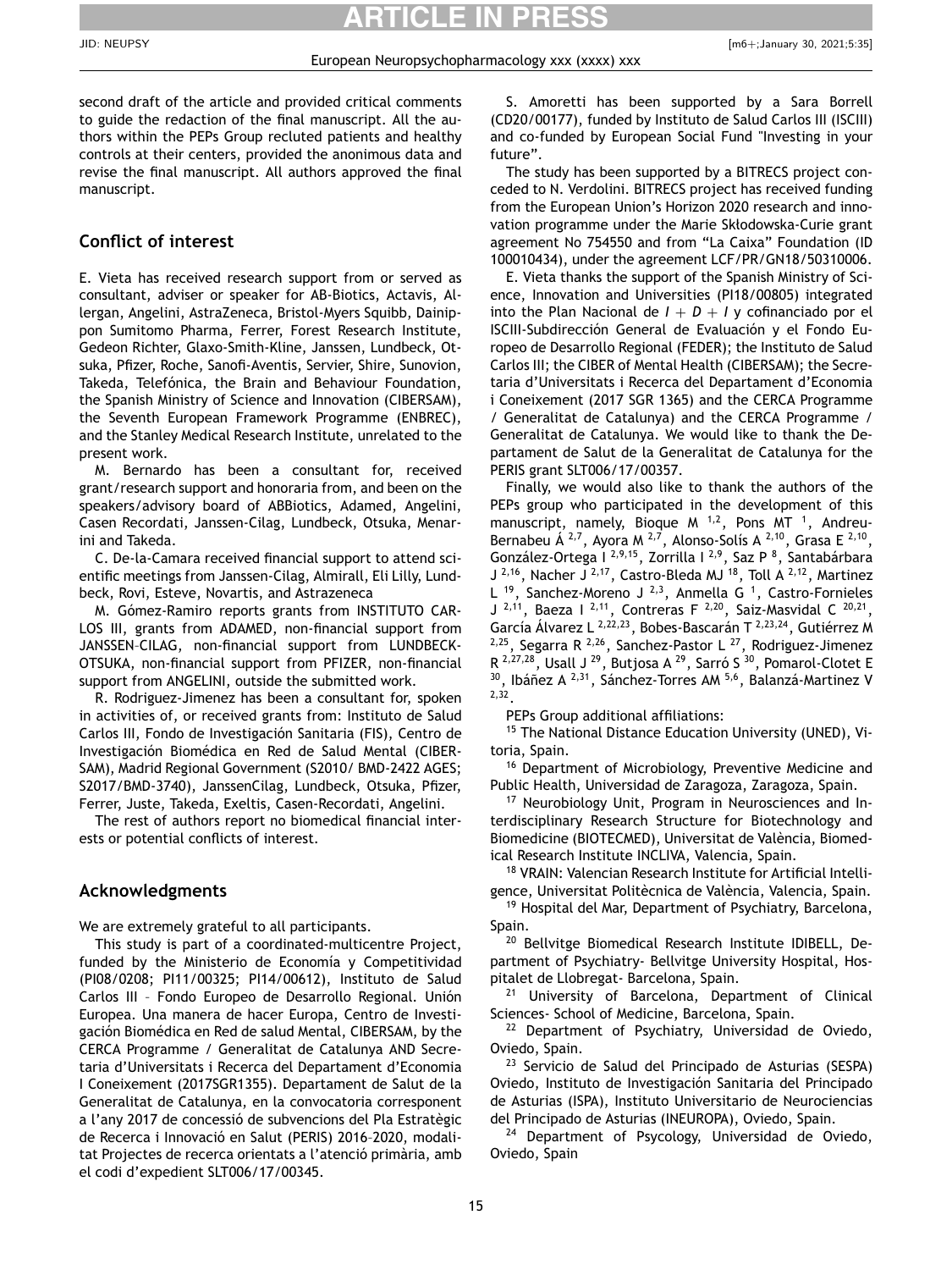### S. Amoretti, N. Verdolini, G. Mezquida et al.

<span id="page-15-0"></span><sup>25</sup> Araba University Hospital, Bioaraba Research Institute, Vitoria, Spain.

<sup>26</sup> Cruces University Hospital, BioCruces Health Research Institute, University of the Basque Country (UPV/EHU), Vizcaya, Spain.

<sup>27</sup> Instituto de Investigación Sanitaria Hospital 12 de Octubre (imas12), Madrid, Spain.

<sup>28</sup> CogPsy Group, Universidad Complutense de Madrid (UCM), Madrid, Spain.

<sup>29</sup> Institut de Recerca Sant Joan de Déu, Esplugues del Llobregat, Parc Sanitari Sant Joan de Déu, Sant Boi de Llobregat, Barcelona, Spain.

<sup>30</sup> FIDMAG Germanes Hospitalàries Research Foundation, Barcelona, Spain.

<sup>31</sup> Department of Psychiatry, Hospital Universitario Ramón y Cajal, IRYCIS, Universidad de Alcalá, Madrid, Spain.

32 Department of Medicine, University of Valencia, Valencia, Spain.

## **Supplementary materials**

Supplementary material associated with this article can be found, in the online version, at doi:10.1016/*i.euroneuro.* 2021.01.095.

## **References**

- [Abdin,](http://refhub.elsevier.com/S0924-977X(21)00110-3/sbref0001) E., [Chong,](http://refhub.elsevier.com/S0924-977X(21)00110-3/sbref0001) S.A., [Vaingankar,](http://refhub.elsevier.com/S0924-977X(21)00110-3/sbref0001) J.A., Peh, [C.X.,](http://refhub.elsevier.com/S0924-977X(21)00110-3/sbref0001) [Poon,](http://refhub.elsevier.com/S0924-977X(21)00110-3/sbref0001) L.Y., [Rao,](http://refhub.elsevier.com/S0924-977X(21)00110-3/sbref0001) S., [Verma,](http://refhub.elsevier.com/S0924-977X(21)00110-3/sbref0001) S., [Subramaniam,](http://refhub.elsevier.com/S0924-977X(21)00110-3/sbref0001) M., 2017. Trajectories of positive, negative and general [psychopathology](http://refhub.elsevier.com/S0924-977X(21)00110-3/sbref0001) symptoms in first episode psychosis and their relationship with functioning over a 2-year follow-up period. PLoS One 12, e0187141.
- [Allardyce,](http://refhub.elsevier.com/S0924-977X(21)00110-3/sbref0002) J., [McCreadie,](http://refhub.elsevier.com/S0924-977X(21)00110-3/sbref0002) R.G., [Morrison,](http://refhub.elsevier.com/S0924-977X(21)00110-3/sbref0002) G., [van](http://refhub.elsevier.com/S0924-977X(21)00110-3/sbref0002) Os, J., 2007. Do symptom dimensions or categorical diagnoses best [discriminate](http://refhub.elsevier.com/S0924-977X(21)00110-3/sbref0002) between known risk factors for psychosis? Soc. Psychiatry Psychiatr. Epidemiol. 42, 429–437.
- [Allott,](http://refhub.elsevier.com/S0924-977X(21)00110-3/sbref0003) K., [Liu,](http://refhub.elsevier.com/S0924-977X(21)00110-3/sbref0003) P., [Proffitt,](http://refhub.elsevier.com/S0924-977X(21)00110-3/sbref0003) T.M., [Killackey,](http://refhub.elsevier.com/S0924-977X(21)00110-3/sbref0003) E., 2011. Cognition at illness onset as a predictor of later functional outcome in early psychosis: systematic review and [methodological](http://refhub.elsevier.com/S0924-977X(21)00110-3/sbref0003) critique. Schizophr. Res. 125 (2–3), 221–235.
- American Psychiatric [Association,](http://refhub.elsevier.com/S0924-977X(21)00110-3/sbref0004) 2013. Diagnostic and Statistical Manual of Mental Disorders (DSM- $5^{\circledR}$ ), 5th edn. Arlington: American Psychiatric Publishing, Arlington.
- [Amoretti,](http://refhub.elsevier.com/S0924-977X(21)00110-3/sbref0005) S., [Bernardo,](http://refhub.elsevier.com/S0924-977X(21)00110-3/sbref0005) M., [Bonnin,](http://refhub.elsevier.com/S0924-977X(21)00110-3/sbref0005) C.M., [Bioque,](http://refhub.elsevier.com/S0924-977X(21)00110-3/sbref0005) M., [Cabrera,](http://refhub.elsevier.com/S0924-977X(21)00110-3/sbref0005) B., [Mezquida,](http://refhub.elsevier.com/S0924-977X(21)00110-3/sbref0005) G., [Solé,](http://refhub.elsevier.com/S0924-977X(21)00110-3/sbref0005) B., [Vieta,](http://refhub.elsevier.com/S0924-977X(21)00110-3/sbref0005) E., [Torrent,](http://refhub.elsevier.com/S0924-977X(21)00110-3/sbref0005) C., 2016. The impact of cognitive reserve in the outcome of first-episode psychoses: 2-year follow-up study. Eur. [Neuropsychopharmacol.](http://refhub.elsevier.com/S0924-977X(21)00110-3/sbref0005) 26, 1638–1648.
- [Amoretti,](http://refhub.elsevier.com/S0924-977X(21)00110-3/sbref0006) S., [Cabrera,](http://refhub.elsevier.com/S0924-977X(21)00110-3/sbref0006) B., [Torrent,](http://refhub.elsevier.com/S0924-977X(21)00110-3/sbref0006) C., [Mezquida,](http://refhub.elsevier.com/S0924-977X(21)00110-3/sbref0006) G., [Lobo,](http://refhub.elsevier.com/S0924-977X(21)00110-3/sbref0006) A., [González-Pinto,](http://refhub.elsevier.com/S0924-977X(21)00110-3/sbref0006) A., [Parellada,](http://refhub.elsevier.com/S0924-977X(21)00110-3/sbref0006) M., [Corripio,](http://refhub.elsevier.com/S0924-977X(21)00110-3/sbref0006) I., [Vieta,](http://refhub.elsevier.com/S0924-977X(21)00110-3/sbref0006) E., de la Serna, E., [Butjosa,](http://refhub.elsevier.com/S0924-977X(21)00110-3/sbref0006) A., [Contreras,](http://refhub.elsevier.com/S0924-977X(21)00110-3/sbref0006) F., [Sarró,](http://refhub.elsevier.com/S0924-977X(21)00110-3/sbref0006) S., [Penadés,](http://refhub.elsevier.com/S0924-977X(21)00110-3/sbref0006) R., [Sánchez-Torres,](http://refhub.elsevier.com/S0924-977X(21)00110-3/sbref0006) A.M., [Cuesta,](http://refhub.elsevier.com/S0924-977X(21)00110-3/sbref0006) M., [Bernardo,](http://refhub.elsevier.com/S0924-977X(21)00110-3/sbref0006) M., 2018. Cognitive reserve as an outcome predictor: first-episode affective versus non-affective psychosis. Acta Psychiatr. Scand. 138, 411–455.
- [Amoretti,](http://refhub.elsevier.com/S0924-977X(21)00110-3/sbref0007) S., [Cabrera,](http://refhub.elsevier.com/S0924-977X(21)00110-3/sbref0007) B., [Torrent,](http://refhub.elsevier.com/S0924-977X(21)00110-3/sbref0007) C., [Bonnín,](http://refhub.elsevier.com/S0924-977X(21)00110-3/sbref0007) C.M., [Mezquida,](http://refhub.elsevier.com/S0924-977X(21)00110-3/sbref0007) G., [Garriga,](http://refhub.elsevier.com/S0924-977X(21)00110-3/sbref0007) M., [Jiménez,](http://refhub.elsevier.com/S0924-977X(21)00110-3/sbref0007) E., [Martínez-Arán,](http://refhub.elsevier.com/S0924-977X(21)00110-3/sbref0007) A., [Solé,](http://refhub.elsevier.com/S0924-977X(21)00110-3/sbref0007) B., [Reinares,](http://refhub.elsevier.com/S0924-977X(21)00110-3/sbref0007) M., [Varo,](http://refhub.elsevier.com/S0924-977X(21)00110-3/sbref0007) C., [Penadés,](http://refhub.elsevier.com/S0924-977X(21)00110-3/sbref0007) R., [Grande,](http://refhub.elsevier.com/S0924-977X(21)00110-3/sbref0007) I., [Salagre,](http://refhub.elsevier.com/S0924-977X(21)00110-3/sbref0007) E., [Parellada,](http://refhub.elsevier.com/S0924-977X(21)00110-3/sbref0007) E., [Bioque,](http://refhub.elsevier.com/S0924-977X(21)00110-3/sbref0007) M., [Garcia-Rizo,](http://refhub.elsevier.com/S0924-977X(21)00110-3/sbref0007) C., [Meseguer,](http://refhub.elsevier.com/S0924-977X(21)00110-3/sbref0007) A., Anmella, G., [Rosa,](http://refhub.elsevier.com/S0924-977X(21)00110-3/sbref0007) A.R., [Contreras,](http://refhub.elsevier.com/S0924-977X(21)00110-3/sbref0007) F., [Safont,](http://refhub.elsevier.com/S0924-977X(21)00110-3/sbref0007) G., [Vieta,](http://refhub.elsevier.com/S0924-977X(21)00110-3/sbref0007) E., [Bernardo,](http://refhub.elsevier.com/S0924-977X(21)00110-3/sbref0007) M., 2019. Cognitive reserve [assessment](http://refhub.elsevier.com/S0924-977X(21)00110-3/sbref0007) scale in health (CRASH): its validity and reliability. J Clin. Med. 28, 8.
- [Amoretti,](http://refhub.elsevier.com/S0924-977X(21)00110-3/sbref0008) S., [Rosa,](http://refhub.elsevier.com/S0924-977X(21)00110-3/sbref0008) A.R., [Mezquida,](http://refhub.elsevier.com/S0924-977X(21)00110-3/sbref0008) G., [Cabrera,](http://refhub.elsevier.com/S0924-977X(21)00110-3/sbref0008) B., [Ribeiro,](http://refhub.elsevier.com/S0924-977X(21)00110-3/sbref0008) M., [Molina,](http://refhub.elsevier.com/S0924-977X(21)00110-3/sbref0008) M., [Bioque,](http://refhub.elsevier.com/S0924-977X(21)00110-3/sbref0008) M., [Lobo,](http://refhub.elsevier.com/S0924-977X(21)00110-3/sbref0008) A., [González-Pinto,](http://refhub.elsevier.com/S0924-977X(21)00110-3/sbref0008) A.,

[Fraguas,](http://refhub.elsevier.com/S0924-977X(21)00110-3/sbref0008) D., [Corripio,](http://refhub.elsevier.com/S0924-977X(21)00110-3/sbref0008) I., [Vieta,](http://refhub.elsevier.com/S0924-977X(21)00110-3/sbref0008) E., de la [Serna,](http://refhub.elsevier.com/S0924-977X(21)00110-3/sbref0008) E., [Morro,](http://refhub.elsevier.com/S0924-977X(21)00110-3/sbref0008) L., [Garriga,](http://refhub.elsevier.com/S0924-977X(21)00110-3/sbref0008) M., [Torrent,](http://refhub.elsevier.com/S0924-977X(21)00110-3/sbref0008) C., [Cuesta,](http://refhub.elsevier.com/S0924-977X(21)00110-3/sbref0008) M.J., [Bernardo,](http://refhub.elsevier.com/S0924-977X(21)00110-3/sbref0008) M., 2020. The impact of cognitive reserve, cognition and clinical symptoms on [psychosocial](http://refhub.elsevier.com/S0924-977X(21)00110-3/sbref0008) functioning in first-episode psychoses. Psychol. Med. 1–12.

- [Austin,](http://refhub.elsevier.com/S0924-977X(21)00110-3/sbref0009) S.F., [Mors,](http://refhub.elsevier.com/S0924-977X(21)00110-3/sbref0009) O., [Budtz-Jorgensen,](http://refhub.elsevier.com/S0924-977X(21)00110-3/sbref0009) E., [Secher,](http://refhub.elsevier.com/S0924-977X(21)00110-3/sbref0009) R.G., [Hjorthoj,](http://refhub.elsevier.com/S0924-977X(21)00110-3/sbref0009) C.R., [Bertelsen,](http://refhub.elsevier.com/S0924-977X(21)00110-3/sbref0009) M., [Jeppesen,](http://refhub.elsevier.com/S0924-977X(21)00110-3/sbref0009) P., [Petersen,](http://refhub.elsevier.com/S0924-977X(21)00110-3/sbref0009) L., Thorup, A., [Nordentoft,](http://refhub.elsevier.com/S0924-977X(21)00110-3/sbref0009) M., 2015. Long-term trajectories of positive and negative symptoms in first episode psychosis: a 10 year follow-up study in the OPUS cohort. Schizophr. Res. 168 (1–2), 84–91.
- [Barnett,](http://refhub.elsevier.com/S0924-977X(21)00110-3/sbref0010) J., [Salmond,](http://refhub.elsevier.com/S0924-977X(21)00110-3/sbref0010) C., [Jones,](http://refhub.elsevier.com/S0924-977X(21)00110-3/sbref0010) P., [Sahakian,](http://refhub.elsevier.com/S0924-977X(21)00110-3/sbref0010) B.J., 2006. Cognitive reserve in [neuropsychiatry.](http://refhub.elsevier.com/S0924-977X(21)00110-3/sbref0010) Psychol. Med. 36, 1053–1064.
- [Bioque,](http://refhub.elsevier.com/S0924-977X(21)00110-3/sbref0011) M., [Llerena,](http://refhub.elsevier.com/S0924-977X(21)00110-3/sbref0011) A., [Cabrera,](http://refhub.elsevier.com/S0924-977X(21)00110-3/sbref0011) B., [Mezquida,](http://refhub.elsevier.com/S0924-977X(21)00110-3/sbref0011) G., [Lobo,](http://refhub.elsevier.com/S0924-977X(21)00110-3/sbref0011) A., [González-Pinto,](http://refhub.elsevier.com/S0924-977X(21)00110-3/sbref0011) A., [Díaz-Caneja,](http://refhub.elsevier.com/S0924-977X(21)00110-3/sbref0011) C.M., [Corripio,](http://refhub.elsevier.com/S0924-977X(21)00110-3/sbref0011) I., [Aguilar,](http://refhub.elsevier.com/S0924-977X(21)00110-3/sbref0011) E.J., [Bulbena,](http://refhub.elsevier.com/S0924-977X(21)00110-3/sbref0011) A., [Castro-Fornieles,](http://refhub.elsevier.com/S0924-977X(21)00110-3/sbref0011) J., [Vieta,](http://refhub.elsevier.com/S0924-977X(21)00110-3/sbref0011) E., [Lafuente,](http://refhub.elsevier.com/S0924-977X(21)00110-3/sbref0011) A., [Mas,](http://refhub.elsevier.com/S0924-977X(21)00110-3/sbref0011) S., [Parellada,](http://refhub.elsevier.com/S0924-977X(21)00110-3/sbref0011) M., [Saiz-Ruiz,](http://refhub.elsevier.com/S0924-977X(21)00110-3/sbref0011) J., [Cuesta,](http://refhub.elsevier.com/S0924-977X(21)00110-3/sbref0011) M.J., [Bernardo,](http://refhub.elsevier.com/S0924-977X(21)00110-3/sbref0011) M., 2016. A Pharmacovigilance study in first episode of psychosis: psychopharmacological interventions and safety profiles in the PEPs project. Int. J. [Neuropsychopharmacol.](http://refhub.elsevier.com/S0924-977X(21)00110-3/sbref0011) 19 (4), pyv121.
- [Bernardo,](http://refhub.elsevier.com/S0924-977X(21)00110-3/sbref0012) M., [Bioque,](http://refhub.elsevier.com/S0924-977X(21)00110-3/sbref0012) M., [Parellada,](http://refhub.elsevier.com/S0924-977X(21)00110-3/sbref0012) M., [Saiz,](http://refhub.elsevier.com/S0924-977X(21)00110-3/sbref0012) J., [Cuesta,](http://refhub.elsevier.com/S0924-977X(21)00110-3/sbref0012) M.J., [Llerena,](http://refhub.elsevier.com/S0924-977X(21)00110-3/sbref0012) A., [Sanjuán,](http://refhub.elsevier.com/S0924-977X(21)00110-3/sbref0012) J., [Castro-Fornieles,](http://refhub.elsevier.com/S0924-977X(21)00110-3/sbref0012) J., [Arango,](http://refhub.elsevier.com/S0924-977X(21)00110-3/sbref0012) C., Cabrera, B., 2013. Assessing clinical and functional outcomes in a [gene-environment](http://refhub.elsevier.com/S0924-977X(21)00110-3/sbref0012) interaction study in first episode of psychosis (PEPs). Rev. Psiquiatr. Salud Ment. 6, 4–16.
- [Bernardo,](http://refhub.elsevier.com/S0924-977X(21)00110-3/sbref0013) M., [Cabrera,](http://refhub.elsevier.com/S0924-977X(21)00110-3/sbref0013) B., [Arango,](http://refhub.elsevier.com/S0924-977X(21)00110-3/sbref0013) C., [Bioque,](http://refhub.elsevier.com/S0924-977X(21)00110-3/sbref0013) M., Castro– Fornieles, J., [Cuesta,](http://refhub.elsevier.com/S0924-977X(21)00110-3/sbref0013) M.J., [Lafuente,](http://refhub.elsevier.com/S0924-977X(21)00110-3/sbref0013) A., [Parellada.,](http://refhub.elsevier.com/S0924-977X(21)00110-3/sbref0013) M., [Saiz-Ruiz,](http://refhub.elsevier.com/S0924-977X(21)00110-3/sbref0013) J., [Vieta,](http://refhub.elsevier.com/S0924-977X(21)00110-3/sbref0013) E, 2019. One decade of the first episodes project (PEPs): advancing towards a precision [psychiatry.](http://refhub.elsevier.com/S0924-977X(21)00110-3/sbref0013) Rev. Psiquiatr. Salud Ment. 12, 135–140.
- [Blanchard,](http://refhub.elsevier.com/S0924-977X(21)00110-3/sbref0014) J.J., [Kring,](http://refhub.elsevier.com/S0924-977X(21)00110-3/sbref0014) A.M., [Horan,](http://refhub.elsevier.com/S0924-977X(21)00110-3/sbref0014) W.P., [Gur,](http://refhub.elsevier.com/S0924-977X(21)00110-3/sbref0014) R., 2011. Toward the next generation of negative symptom [assessments:](http://refhub.elsevier.com/S0924-977X(21)00110-3/sbref0014) the collaboration to advance negative symptom assessment in schizophrenia. Schizophr. Bull. 37, 291–299.
- [Butzlaff,](http://refhub.elsevier.com/S0924-977X(21)00110-3/sbref0015) R.L., [Hooley,](http://refhub.elsevier.com/S0924-977X(21)00110-3/sbref0015) J.M., 1998. Expressed emotion and psychiatric relapse: a [meta-analysis.](http://refhub.elsevier.com/S0924-977X(21)00110-3/sbref0015) Arch. Gen. Psychiatry 55 (6), 547–552.
- [Cannon-Spoor,](http://refhub.elsevier.com/S0924-977X(21)00110-3/sbref0016) H., [Potkin,](http://refhub.elsevier.com/S0924-977X(21)00110-3/sbref0016) S., [Wyatt,](http://refhub.elsevier.com/S0924-977X(21)00110-3/sbref0016) R., 1982. Measurement of premorbid adjustment in chronic [schizophrenia.](http://refhub.elsevier.com/S0924-977X(21)00110-3/sbref0016) Schizophr. Bull. 8, 470–484.
- [Carmody,](http://refhub.elsevier.com/S0924-977X(21)00110-3/sbref0017) T.J., [Rush,](http://refhub.elsevier.com/S0924-977X(21)00110-3/sbref0017) A.J., [Bernstein,](http://refhub.elsevier.com/S0924-977X(21)00110-3/sbref0017) I., [Warden,](http://refhub.elsevier.com/S0924-977X(21)00110-3/sbref0017) D., Brannan, S., [Burnham,](http://refhub.elsevier.com/S0924-977X(21)00110-3/sbref0017) D., [Woo,](http://refhub.elsevier.com/S0924-977X(21)00110-3/sbref0017) A., [Trivedi,](http://refhub.elsevier.com/S0924-977X(21)00110-3/sbref0017) M.H., 2006. The Montgomery Äsberg and the Hamilton ratings of depression: a comparison of measures. Eur. [Neuropsychopharmacol.](http://refhub.elsevier.com/S0924-977X(21)00110-3/sbref0017) 16 (8), 601–611.
- [Cocchi,](http://refhub.elsevier.com/S0924-977X(21)00110-3/sbref0018) A., [Cerati,](http://refhub.elsevier.com/S0924-977X(21)00110-3/sbref0018) G., [Lora,](http://refhub.elsevier.com/S0924-977X(21)00110-3/sbref0018) A., [Meneghelli,](http://refhub.elsevier.com/S0924-977X(21)00110-3/sbref0018) A., [Monzani,](http://refhub.elsevier.com/S0924-977X(21)00110-3/sbref0018) E., Percudani, M., [Petrovich,](http://refhub.elsevier.com/S0924-977X(21)00110-3/sbref0018) L., [Mirabella,](http://refhub.elsevier.com/S0924-977X(21)00110-3/sbref0018) F., [Picardi,](http://refhub.elsevier.com/S0924-977X(21)00110-3/sbref0018) A., [Preti,](http://refhub.elsevier.com/S0924-977X(21)00110-3/sbref0018) A., 2014. Patients with [first-episode](http://refhub.elsevier.com/S0924-977X(21)00110-3/sbref0018) psychosis are not a homogeneous population: implications for treatment. Clin. Pract. Epidemiol. Ment. Health 10, 1–8.
- [Colasanti,](http://refhub.elsevier.com/S0924-977X(21)00110-3/sbref0019) A., [Paletta,](http://refhub.elsevier.com/S0924-977X(21)00110-3/sbref0019) S., [Moliterno,](http://refhub.elsevier.com/S0924-977X(21)00110-3/sbref0019) D., [Mazzocchi,](http://refhub.elsevier.com/S0924-977X(21)00110-3/sbref0019) A., [Mauri,](http://refhub.elsevier.com/S0924-977X(21)00110-3/sbref0019) M.C., [Altamura,](http://refhub.elsevier.com/S0924-977X(21)00110-3/sbref0019) A.C., 2010. Symptom dimensions as predictors of clinical outcome, duration of [hospitalization](http://refhub.elsevier.com/S0924-977X(21)00110-3/sbref0019) and aggressive behaviours in acutely hospitalized patients with psychotic exacerbation. Clin. Pract. Epidemiol. Ment. Health 6, 72–78.
- [Compton,](http://refhub.elsevier.com/S0924-977X(21)00110-3/sbref0020) M.T., [Kelley,](http://refhub.elsevier.com/S0924-977X(21)00110-3/sbref0020) M.E., [Ionescu,](http://refhub.elsevier.com/S0924-977X(21)00110-3/sbref0020) D.F., 2014. Subtyping first-episode [non-affective](http://refhub.elsevier.com/S0924-977X(21)00110-3/sbref0020) psychosis using four early-course features: potentially useful prognostic information at initial presentation. Early Interv. Psychiatry 8 (1), 50–58.
- [Cuesta,](http://refhub.elsevier.com/S0924-977X(21)00110-3/sbref0021) M.J., [Peralta,](http://refhub.elsevier.com/S0924-977X(21)00110-3/sbref0021) V., [Gil,](http://refhub.elsevier.com/S0924-977X(21)00110-3/sbref0021) P., [Artamendi,](http://refhub.elsevier.com/S0924-977X(21)00110-3/sbref0021) M., 2003. [Psychopatho](http://refhub.elsevier.com/S0924-977X(21)00110-3/sbref0021)logical dimensions in first-episode psychoses. From the trunk to the branches and leaves. Eur. Arch. Psychiatry Clin. Neurosci. 253, 73–79.
- [Davidson,](http://refhub.elsevier.com/S0924-977X(21)00110-3/sbref0022) J., [Smith,](http://refhub.elsevier.com/S0924-977X(21)00110-3/sbref0022) R., 1990. Traumatic experiences in psychiatric [outpatients.](http://refhub.elsevier.com/S0924-977X(21)00110-3/sbref0022) J. Trauma Stress 3, 459–475.
- De la [Serna,](http://refhub.elsevier.com/S0924-977X(21)00110-3/sbref0023) E., [Andrés-Perpiñá,](http://refhub.elsevier.com/S0924-977X(21)00110-3/sbref0023) S., [Puig,](http://refhub.elsevier.com/S0924-977X(21)00110-3/sbref0023) O., [Baeza,](http://refhub.elsevier.com/S0924-977X(21)00110-3/sbref0023) I., [Bombin,](http://refhub.elsevier.com/S0924-977X(21)00110-3/sbref0023) I., [Bartrés-Faz,](http://refhub.elsevier.com/S0924-977X(21)00110-3/sbref0023) D., [Arango,](http://refhub.elsevier.com/S0924-977X(21)00110-3/sbref0023) C., [Gonzalez-Pinto,](http://refhub.elsevier.com/S0924-977X(21)00110-3/sbref0023) A., [Parellada,](http://refhub.elsevier.com/S0924-977X(21)00110-3/sbref0023) M., [Mayoral,](http://refhub.elsevier.com/S0924-977X(21)00110-3/sbref0023) M., [Graell,](http://refhub.elsevier.com/S0924-977X(21)00110-3/sbref0023) M., [Otero,](http://refhub.elsevier.com/S0924-977X(21)00110-3/sbref0023) S., [Guardia,](http://refhub.elsevier.com/S0924-977X(21)00110-3/sbref0023) J., [Castro–](http://refhub.elsevier.com/S0924-977X(21)00110-3/sbref0023)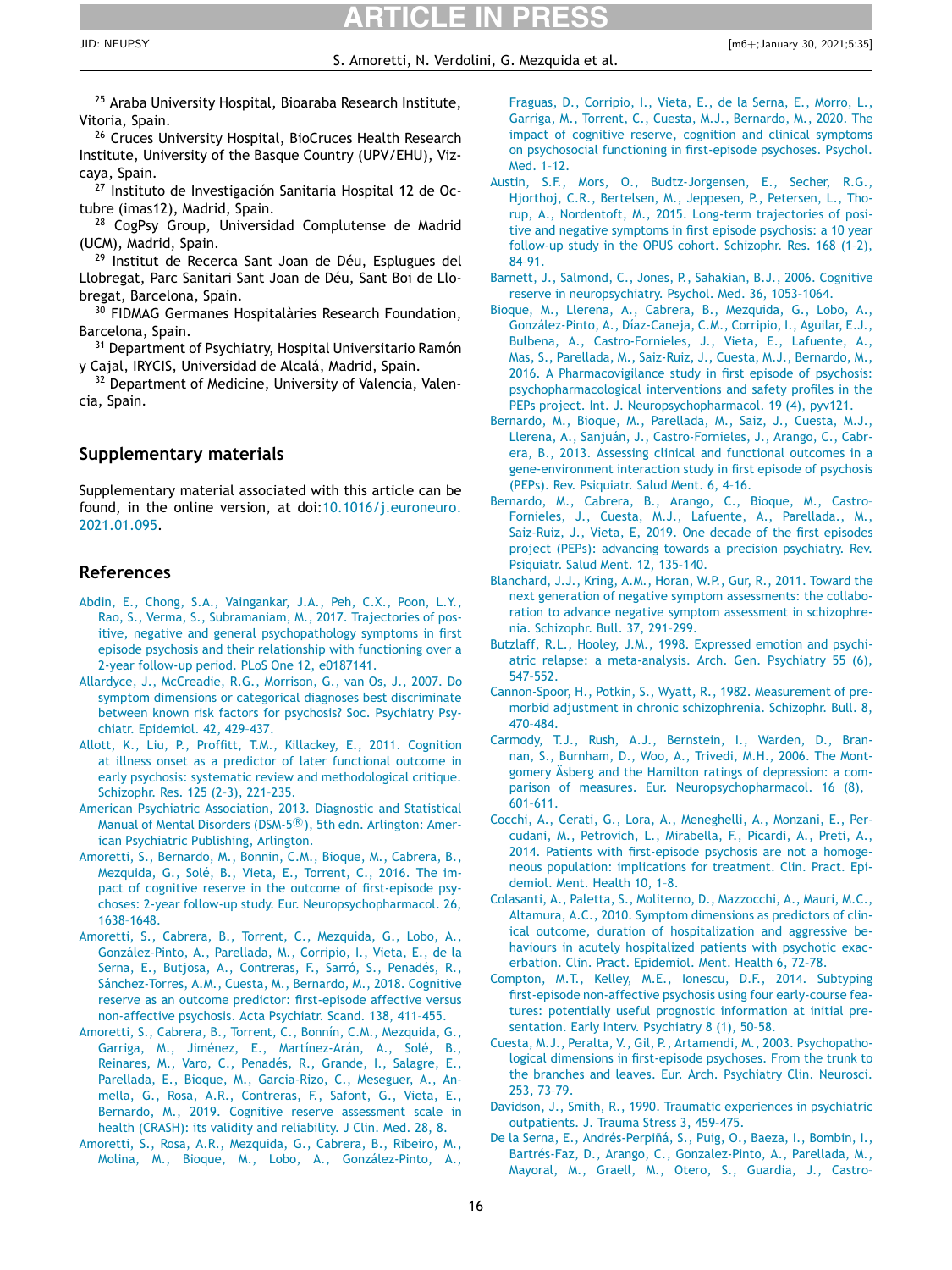#### European Neuropsychopharmacology xxx (xxxx) xxx

<span id="page-16-0"></span>[Fornieles,](http://refhub.elsevier.com/S0924-977X(21)00110-3/sbref0023) J., 2013. Cognitive reserve as a predictor of two year [neuropsychological](http://refhub.elsevier.com/S0924-977X(21)00110-3/sbref0023) performance in early onset first-episode schizophrenia. Schizophr. Res. 143, 125–131.

- de [Oliveira,](http://refhub.elsevier.com/S0924-977X(21)00110-3/sbref0024) M.O., [Nitrini,](http://refhub.elsevier.com/S0924-977X(21)00110-3/sbref0024) R., [Yassuda,](http://refhub.elsevier.com/S0924-977X(21)00110-3/sbref0024) M.S., [Brucki,](http://refhub.elsevier.com/S0924-977X(21)00110-3/sbref0024) S.M., 2014. Vocabulary is an appropriate measure of premorbid intelligence in a sample with [heterogeneous](http://refhub.elsevier.com/S0924-977X(21)00110-3/sbref0024) educational level in Brazil. Behav. Neurol., 875960 2014.
- [Esterberg,](http://refhub.elsevier.com/S0924-977X(21)00110-3/sbref0025) M., [Compton,](http://refhub.elsevier.com/S0924-977X(21)00110-3/sbref0025) M., 2012. Family history of psychosis negatively impacts age at onset, negative symptoms, and duration of untreated illness and psychosis in [first-episode](http://refhub.elsevier.com/S0924-977X(21)00110-3/sbref0025) psychosis patients. Psychiatry Res. 197 (1–2), 23–28.
- [First,](http://refhub.elsevier.com/S0924-977X(21)00110-3/sbref0026) M., [Gibbon,](http://refhub.elsevier.com/S0924-977X(21)00110-3/sbref0026) M., [Spitzer,](http://refhub.elsevier.com/S0924-977X(21)00110-3/sbref0026) R., [Williams,](http://refhub.elsevier.com/S0924-977X(21)00110-3/sbref0026) J., [Benjamin,](http://refhub.elsevier.com/S0924-977X(21)00110-3/sbref0026) L., 1997a. Structured Clinical Interview for DSM-IV Axis II Personality Disorders (SCID-II). American Psychiatric Publishing, [Washington](http://refhub.elsevier.com/S0924-977X(21)00110-3/sbref0026) DC.
- [First,](http://refhub.elsevier.com/S0924-977X(21)00110-3/sbref0027) M., [Spitzer,](http://refhub.elsevier.com/S0924-977X(21)00110-3/sbref0027) R., [Gibbon,](http://refhub.elsevier.com/S0924-977X(21)00110-3/sbref0027) M., [Williams,](http://refhub.elsevier.com/S0924-977X(21)00110-3/sbref0027) J., 1997b. Structured Clinical Interview for DSM-IV Axis I [disorders-Clinician](http://refhub.elsevier.com/S0924-977X(21)00110-3/sbref0027) (SCID-I). American Psychiatric Press, Washington DC.
- [Fraley,](http://refhub.elsevier.com/S0924-977X(21)00110-3/sbref0029) C., [Raftery,](http://refhub.elsevier.com/S0924-977X(21)00110-3/sbref0029) A.E., 1998. How many clusters? Which clustering method? Answers via [model-based](http://refhub.elsevier.com/S0924-977X(21)00110-3/sbref0029) cluster analysis. Comput. J. 41 (8), 578–588.
- [Fusar-Poli,](http://refhub.elsevier.com/S0924-977X(21)00110-3/sbref0030) P., [Nelson,](http://refhub.elsevier.com/S0924-977X(21)00110-3/sbref0030) B., [Valmaggia,](http://refhub.elsevier.com/S0924-977X(21)00110-3/sbref0030) L., [Yung,](http://refhub.elsevier.com/S0924-977X(21)00110-3/sbref0030) A.R., [McGuire,](http://refhub.elsevier.com/S0924-977X(21)00110-3/sbref0030) P.K., 2014. Comorbid depressive and anxiety disorders in 509 individuals with an at-risk mental state: impact on [psychopathology](http://refhub.elsevier.com/S0924-977X(21)00110-3/sbref0030) and transition to psychosis. Schizophr. Bull. 40 (1), 120–131.
- [Gardner,](http://refhub.elsevier.com/S0924-977X(21)00110-3/sbref0031) D., [Murphy,](http://refhub.elsevier.com/S0924-977X(21)00110-3/sbref0031) A., [O'Donnell,](http://refhub.elsevier.com/S0924-977X(21)00110-3/sbref0031) H., [Centorrino,](http://refhub.elsevier.com/S0924-977X(21)00110-3/sbref0031) F., [Baldessarini,](http://refhub.elsevier.com/S0924-977X(21)00110-3/sbref0031) R.J., 2010. International consensus study of [antipsychotic](http://refhub.elsevier.com/S0924-977X(21)00110-3/sbref0031) dosing. Am. J. Psychiatry 167, 686–693.
- [Gardsjord,](http://refhub.elsevier.com/S0924-977X(21)00110-3/sbref0032) E.S., [Romm,](http://refhub.elsevier.com/S0924-977X(21)00110-3/sbref0032) K.L., [Friis,](http://refhub.elsevier.com/S0924-977X(21)00110-3/sbref0032) S., [Barder,](http://refhub.elsevier.com/S0924-977X(21)00110-3/sbref0032) H.E., [Evensen,](http://refhub.elsevier.com/S0924-977X(21)00110-3/sbref0032) J., [Haahr,](http://refhub.elsevier.com/S0924-977X(21)00110-3/sbref0032) U., [enVeldenHegelstad,](http://refhub.elsevier.com/S0924-977X(21)00110-3/sbref0032) W., [Joa,](http://refhub.elsevier.com/S0924-977X(21)00110-3/sbref0032) I., [Johannessen,](http://refhub.elsevier.com/S0924-977X(21)00110-3/sbref0032) O., [Langeveld,](http://refhub.elsevier.com/S0924-977X(21)00110-3/sbref0032) J., [Larse,](http://refhub.elsevier.com/S0924-977X(21)00110-3/sbref0032) T.K., [Opjordsmoen,](http://refhub.elsevier.com/S0924-977X(21)00110-3/sbref0032) S., [Rund,](http://refhub.elsevier.com/S0924-977X(21)00110-3/sbref0032) B.R., Simonsen, E., [Vaglum,](http://refhub.elsevier.com/S0924-977X(21)00110-3/sbref0032) P., [McGlashan,](http://refhub.elsevier.com/S0924-977X(21)00110-3/sbref0032) T., [Melle,](http://refhub.elsevier.com/S0924-977X(21)00110-3/sbref0032) I., [Røssberg,](http://refhub.elsevier.com/S0924-977X(21)00110-3/sbref0032) J.I., 2016. Subjective quality of life in [first-episode](http://refhub.elsevier.com/S0924-977X(21)00110-3/sbref0032) psychosis. A ten year follow-up study. Schizophr. Res. 172 (1–3), 23–28.
- [González-Ortega,](http://refhub.elsevier.com/S0924-977X(21)00110-3/sbref0033) I., [Rosa,](http://refhub.elsevier.com/S0924-977X(21)00110-3/sbref0033) A., [Alberich,](http://refhub.elsevier.com/S0924-977X(21)00110-3/sbref0033) S., [Barbeito,](http://refhub.elsevier.com/S0924-977X(21)00110-3/sbref0033) S., [Vega,](http://refhub.elsevier.com/S0924-977X(21)00110-3/sbref0033) P., [Echeburúa,](http://refhub.elsevier.com/S0924-977X(21)00110-3/sbref0033) E., [Vieta,](http://refhub.elsevier.com/S0924-977X(21)00110-3/sbref0033) E., [González-Pinto,](http://refhub.elsevier.com/S0924-977X(21)00110-3/sbref0033) A., 2010. Validation and use of the functioning assessment short test in first psychotic episodes. J. NervMent. Dis. 198 (11), 836–840.
- [Guy,](http://refhub.elsevier.com/S0924-977X(21)00110-3/sbref0034) W., 1976. ECDEU assessment manual for [psychopharmacol](http://refhub.elsevier.com/S0924-977X(21)00110-3/sbref0034)ogy, revised. In: US Department of Health, Education, and Welfare Publication (ADM). National Institute of Mental Health, Rockville, MD, pp. 76–338.
- [Hassani,](http://refhub.elsevier.com/S0924-977X(21)00110-3/sbref0035) M., [Seidl,](http://refhub.elsevier.com/S0924-977X(21)00110-3/sbref0035) T., 2017. Using internal evaluation measures to validate the quality of diverse stream clustering [algorithms.](http://refhub.elsevier.com/S0924-977X(21)00110-3/sbref0035) J. Comput. Sci. 4, 171–183.
- [Hinojosa-Marqués,](http://refhub.elsevier.com/S0924-977X(21)00110-3/sbref0036) L., [Domínguez-Martínez,](http://refhub.elsevier.com/S0924-977X(21)00110-3/sbref0036) T., [Kwapil,](http://refhub.elsevier.com/S0924-977X(21)00110-3/sbref0036) T.R., Bar[rantes-Vidal,](http://refhub.elsevier.com/S0924-977X(21)00110-3/sbref0036) N., 2019. Ecological validity of expressed emotion in early psychosis. Front. Psychiatry 10, 854.
- [Hollingshead,](http://refhub.elsevier.com/S0924-977X(21)00110-3/sbref0037) A., [Redlich,](http://refhub.elsevier.com/S0924-977X(21)00110-3/sbref0037) F., 1958. Social class and mental illness: a community study. Am. J. Public Health 97, 1756–1757.
- [Jensen,](http://refhub.elsevier.com/S0924-977X(21)00110-3/sbref0038) J.H., [Støttrup,](http://refhub.elsevier.com/S0924-977X(21)00110-3/sbref0038) M.M., [Nayberg,](http://refhub.elsevier.com/S0924-977X(21)00110-3/sbref0038) E., [Knorr,](http://refhub.elsevier.com/S0924-977X(21)00110-3/sbref0038) U., [Ullum,](http://refhub.elsevier.com/S0924-977X(21)00110-3/sbref0038) H., [Purdon,](http://refhub.elsevier.com/S0924-977X(21)00110-3/sbref0038) S.E., [Kessing,](http://refhub.elsevier.com/S0924-977X(21)00110-3/sbref0038) L.V., [Miskowiak,](http://refhub.elsevier.com/S0924-977X(21)00110-3/sbref0038) K.W., 2015. Optimising screening for cognitive [dysfunction](http://refhub.elsevier.com/S0924-977X(21)00110-3/sbref0038) in bipolar disorder: validation and evaluation of objective and subjective tools. J. Affect. Disord. 187, 10–19.
- [Kay,](http://refhub.elsevier.com/S0924-977X(21)00110-3/sbref0039) S., [Fiszbein,](http://refhub.elsevier.com/S0924-977X(21)00110-3/sbref0039) A., [Opler,](http://refhub.elsevier.com/S0924-977X(21)00110-3/sbref0039) L., 1987. The positive and negative syndrome scale (PANSS) for [schizophrenia.](http://refhub.elsevier.com/S0924-977X(21)00110-3/sbref0039) Schizophr. Bull. 13, 261–276.
- [Ketharanathan,](http://refhub.elsevier.com/S0924-977X(21)00110-3/sbref0040) T., [Hanwella,](http://refhub.elsevier.com/S0924-977X(21)00110-3/sbref0040) R., [Weerasundera,](http://refhub.elsevier.com/S0924-977X(21)00110-3/sbref0040) R., de [Silva,](http://refhub.elsevier.com/S0924-977X(21)00110-3/sbref0040) V.A., 2015. Diagnostic validity and factor analysis of [Montgomery-As](http://refhub.elsevier.com/S0924-977X(21)00110-3/sbref0040)berg depression rating scale in Parkinson disease population. J. Geriatr. Psychiatry Neurol. 29 (3), 115–119.
- [Kirkpatrick,](http://refhub.elsevier.com/S0924-977X(21)00110-3/sbref0041) B., [Strauss,](http://refhub.elsevier.com/S0924-977X(21)00110-3/sbref0041) G.P., [Nguyen,](http://refhub.elsevier.com/S0924-977X(21)00110-3/sbref0041) L., [Fischer,](http://refhub.elsevier.com/S0924-977X(21)00110-3/sbref0041) B.A., [Daniel,](http://refhub.elsevier.com/S0924-977X(21)00110-3/sbref0041) D.G., [Cienfuegos,](http://refhub.elsevier.com/S0924-977X(21)00110-3/sbref0041) A., [Marder,](http://refhub.elsevier.com/S0924-977X(21)00110-3/sbref0041) S.R., 2011. The brief negative symptom scale: [psychometric](http://refhub.elsevier.com/S0924-977X(21)00110-3/sbref0041) properties. Schizophr. Bull. 37, 300–305.
- [Kokkevi,](http://refhub.elsevier.com/S0924-977X(21)00110-3/sbref0042) A., [Hartgers,](http://refhub.elsevier.com/S0924-977X(21)00110-3/sbref0042) C., 1995. European adaptation of a multidimensional [assessment](http://refhub.elsevier.com/S0924-977X(21)00110-3/sbref0042) instrument for drug and alcohol dependence. Eur. Addict. Res. 1, 208–210.
- [Kring,](http://refhub.elsevier.com/S0924-977X(21)00110-3/sbref0043) A.M., Gur, [R.E.,](http://refhub.elsevier.com/S0924-977X(21)00110-3/sbref0043) [Blanchard,](http://refhub.elsevier.com/S0924-977X(21)00110-3/sbref0043) J.J., [Horan,](http://refhub.elsevier.com/S0924-977X(21)00110-3/sbref0043) W.P., [Reise,](http://refhub.elsevier.com/S0924-977X(21)00110-3/sbref0043) S.P., 2013. The clinical assessment interview for negative symptoms (CAINS): final [development](http://refhub.elsevier.com/S0924-977X(21)00110-3/sbref0043) and validation. Am. J. Psychiatry 170, 165–172.
- [Lee,](http://refhub.elsevier.com/S0924-977X(21)00110-3/sbref0044) G., [Barrowclough,](http://refhub.elsevier.com/S0924-977X(21)00110-3/sbref0044) C., [Lobban,](http://refhub.elsevier.com/S0924-977X(21)00110-3/sbref0044) F., 2013. Positive affect in the family environment protects against relapse in first-episode psychosis. Soc. Psychiatry Psychiatr. Epidemiol. 49, 367–376.
- [Lefort-Besnard,](http://refhub.elsevier.com/S0924-977X(21)00110-3/sbref0045) J., [Varoquaux,](http://refhub.elsevier.com/S0924-977X(21)00110-3/sbref0045) G., [Derntl,](http://refhub.elsevier.com/S0924-977X(21)00110-3/sbref0045) B., [Gruber,](http://refhub.elsevier.com/S0924-977X(21)00110-3/sbref0045) O., Aleman, A., [Jardri,](http://refhub.elsevier.com/S0924-977X(21)00110-3/sbref0045) R., [Sommer,](http://refhub.elsevier.com/S0924-977X(21)00110-3/sbref0045) I., [Thirion,](http://refhub.elsevier.com/S0924-977X(21)00110-3/sbref0045) B., [Bzdok,](http://refhub.elsevier.com/S0924-977X(21)00110-3/sbref0045) D., 2018. Patterns of schizophrenia symptoms: hidden structure in the PANSS [questionnaire.](http://refhub.elsevier.com/S0924-977X(21)00110-3/sbref0045) Transl Psychiatry 8 (1), 237.
- [Lobo,](http://refhub.elsevier.com/S0924-977X(21)00110-3/sbref0046) A., [Chamorro,](http://refhub.elsevier.com/S0924-977X(21)00110-3/sbref0046) L., [Luque,](http://refhub.elsevier.com/S0924-977X(21)00110-3/sbref0046) A., [Dal-Ré,](http://refhub.elsevier.com/S0924-977X(21)00110-3/sbref0046) R., [Badia,](http://refhub.elsevier.com/S0924-977X(21)00110-3/sbref0046) X., [Baró,](http://refhub.elsevier.com/S0924-977X(21)00110-3/sbref0046) E., 2002. Validación de las versiones en español de la Mont[gomery-Asberg](http://refhub.elsevier.com/S0924-977X(21)00110-3/sbref0046) depression rating scale y la Hamilton anxiety rating scale para la evaluación de la depresión y de la ansiedad. Med. Clin. (Barc) 118 (13), 493–499.
- [Loo,](http://refhub.elsevier.com/S0924-977X(21)00110-3/sbref0047) R., 1979. The [orthogonal](http://refhub.elsevier.com/S0924-977X(21)00110-3/sbref0047) rotation of factors in clinical research: a critical note. J. Clin. Psychol. 35, 762–765.
- [Malla,](http://refhub.elsevier.com/S0924-977X(21)00110-3/sbref0048) A., [Payne,](http://refhub.elsevier.com/S0924-977X(21)00110-3/sbref0048) J., 2005. First-episode psychosis: [psychopathol](http://refhub.elsevier.com/S0924-977X(21)00110-3/sbref0048)ogy, quality of life, and functional outcome. Schizophr. Bull. 31 (3), 650–671.
- [Mezquida,](http://refhub.elsevier.com/S0924-977X(21)00110-3/sbref0049) G., [Cabrera,](http://refhub.elsevier.com/S0924-977X(21)00110-3/sbref0049) B., [Bioque,](http://refhub.elsevier.com/S0924-977X(21)00110-3/sbref0049) M., [Amoretti,](http://refhub.elsevier.com/S0924-977X(21)00110-3/sbref0049) S., [Lobo,](http://refhub.elsevier.com/S0924-977X(21)00110-3/sbref0049) A., [González-Pinto,](http://refhub.elsevier.com/S0924-977X(21)00110-3/sbref0049) A., [Espliego,](http://refhub.elsevier.com/S0924-977X(21)00110-3/sbref0049) A., [Corripio,](http://refhub.elsevier.com/S0924-977X(21)00110-3/sbref0049) I., [Vieta,](http://refhub.elsevier.com/S0924-977X(21)00110-3/sbref0049) E., Castro– Fornieles, J., [Bergé,](http://refhub.elsevier.com/S0924-977X(21)00110-3/sbref0049) D., [Escartí,](http://refhub.elsevier.com/S0924-977X(21)00110-3/sbref0049) M.J., [Ibañez,](http://refhub.elsevier.com/S0924-977X(21)00110-3/sbref0049) Á., [Penadés,](http://refhub.elsevier.com/S0924-977X(21)00110-3/sbref0049) R., [Sánchez-Torres,](http://refhub.elsevier.com/S0924-977X(21)00110-3/sbref0049) A.M., [Bernardo,](http://refhub.elsevier.com/S0924-977X(21)00110-3/sbref0049) M., 2017. The course of negative symptoms in first-episode schizophrenia and its predictors: a prospective two-year follow-up study. Schizophr. Res. 189, 84–90.
- [Montgomery,](http://refhub.elsevier.com/S0924-977X(21)00110-3/sbref0050) S., [Asberg,](http://refhub.elsevier.com/S0924-977X(21)00110-3/sbref0050) M., 1979. A new [depression](http://refhub.elsevier.com/S0924-977X(21)00110-3/sbref0050) scale designed to be sensitive to change. Br. J. Psychiatry 134, 382–389.
- [Moos,](http://refhub.elsevier.com/S0924-977X(21)00110-3/sbref0051) R.H., [Moos,](http://refhub.elsevier.com/S0924-977X(21)00110-3/sbref0051) B.S., 1976. A typology of family social environments. Fam. Process. 15 (4), [357–371.](http://refhub.elsevier.com/S0924-977X(21)00110-3/sbref0051)
- [Norman,](http://refhub.elsevier.com/S0924-977X(21)00110-3/sbref0052) R., [Malla,](http://refhub.elsevier.com/S0924-977X(21)00110-3/sbref0052) A., [Manchanda,](http://refhub.elsevier.com/S0924-977X(21)00110-3/sbref0052) R., [Harricharan,](http://refhub.elsevier.com/S0924-977X(21)00110-3/sbref0052) R., [Takhar,](http://refhub.elsevier.com/S0924-977X(21)00110-3/sbref0052) J., [Northcott,](http://refhub.elsevier.com/S0924-977X(21)00110-3/sbref0052) S., 2005. Social support and [three-year](http://refhub.elsevier.com/S0924-977X(21)00110-3/sbref0052) symptom and admission outcomes for first episode psychosis. Schizophr. Res. 80, 227–234.
- [Peralta,](http://refhub.elsevier.com/S0924-977X(21)00110-3/sbref0053) V., [Cuesta,](http://refhub.elsevier.com/S0924-977X(21)00110-3/sbref0053) M.J., 2001. How many and which are the psy[chopathological](http://refhub.elsevier.com/S0924-977X(21)00110-3/sbref0053) dimensions in schizophrenia? Issues influencing their ascertainment. Schizophr. Res. 49 (3), 269–285.
- [Perkins,](http://refhub.elsevier.com/S0924-977X(21)00110-3/sbref0054) D.O., [Gu,](http://refhub.elsevier.com/S0924-977X(21)00110-3/sbref0054) H., [Boteva,](http://refhub.elsevier.com/S0924-977X(21)00110-3/sbref0054) K., [Lieberman,](http://refhub.elsevier.com/S0924-977X(21)00110-3/sbref0054) J.A., 2005. Relationship between duration of untreated psychosis and outcome in first-episode schizophrenia: a critical review and [meta-analysis.](http://refhub.elsevier.com/S0924-977X(21)00110-3/sbref0054) Am. J. Psychiatry 162, 1785–1804.
- [Potuzak,](http://refhub.elsevier.com/S0924-977X(21)00110-3/sbref0055) M., [Ravichandran,](http://refhub.elsevier.com/S0924-977X(21)00110-3/sbref0055) C., [Lewandowski,](http://refhub.elsevier.com/S0924-977X(21)00110-3/sbref0055) K.E., [Ongur,](http://refhub.elsevier.com/S0924-977X(21)00110-3/sbref0055) D., [Cohen,](http://refhub.elsevier.com/S0924-977X(21)00110-3/sbref0055) B.M., 2012. Categorical vs [dimensional](http://refhub.elsevier.com/S0924-977X(21)00110-3/sbref0055) classifcations of psychotic disorders. Compreh. Psychiatry 53 (8), 1118–1129.
- [Quilty,](http://refhub.elsevier.com/S0924-977X(21)00110-3/sbref0056) L.C., [Robinson,](http://refhub.elsevier.com/S0924-977X(21)00110-3/sbref0056) J.J., [Rolland,](http://refhub.elsevier.com/S0924-977X(21)00110-3/sbref0056) J.-.P., [Fruyt,](http://refhub.elsevier.com/S0924-977X(21)00110-3/sbref0056) F.D., [Rouillon,](http://refhub.elsevier.com/S0924-977X(21)00110-3/sbref0056) F., [Bagby,](http://refhub.elsevier.com/S0924-977X(21)00110-3/sbref0056) R.M., 2013. The structure of the [Montgomery-Asberg](http://refhub.elsevier.com/S0924-977X(21)00110-3/sbref0056) depression rating scale over the course of treatment for depression. Int. J. Methods Psychiatr. Res. 22 (3), 175–184.
- [Rabinowitz,](http://refhub.elsevier.com/S0924-977X(21)00110-3/sbref0057) J., [Harvey,](http://refhub.elsevier.com/S0924-977X(21)00110-3/sbref0057) P.D., [Eerdekens,](http://refhub.elsevier.com/S0924-977X(21)00110-3/sbref0057) M., [Davidson,](http://refhub.elsevier.com/S0924-977X(21)00110-3/sbref0057) M., 2006. Premorbid functioning and treatment response in recent-onset [schizophrenia.](http://refhub.elsevier.com/S0924-977X(21)00110-3/sbref0057) Br. J. Psychiatry 189, 31–35.
- [Rocca,](http://refhub.elsevier.com/S0924-977X(21)00110-3/sbref0058) P., [Fonzo,](http://refhub.elsevier.com/S0924-977X(21)00110-3/sbref0058) V., [Ravizza,](http://refhub.elsevier.com/S0924-977X(21)00110-3/sbref0058) L., [Rocca,](http://refhub.elsevier.com/S0924-977X(21)00110-3/sbref0058) G., [Scotta,](http://refhub.elsevier.com/S0924-977X(21)00110-3/sbref0058) M., [Zanalda,](http://refhub.elsevier.com/S0924-977X(21)00110-3/sbref0058) E., [Bogetto,](http://refhub.elsevier.com/S0924-977X(21)00110-3/sbref0058) F., 2002. A comparison of paroxetine and [amisulpride](http://refhub.elsevier.com/S0924-977X(21)00110-3/sbref0058) in the treatment of dysthymic disorder. J. Affect. Disord. 70, 313–317.
- [Rodriguez-Jimenez,](http://refhub.elsevier.com/S0924-977X(21)00110-3/sbref0059) R., [Bagney,](http://refhub.elsevier.com/S0924-977X(21)00110-3/sbref0059) A., [Mezquita,](http://refhub.elsevier.com/S0924-977X(21)00110-3/sbref0059) L., [Martinez-Gras,](http://refhub.elsevier.com/S0924-977X(21)00110-3/sbref0059) I., [Sanchez-Morla,](http://refhub.elsevier.com/S0924-977X(21)00110-3/sbref0059) E.M., [Mesa,](http://refhub.elsevier.com/S0924-977X(21)00110-3/sbref0059) N., [Ibañez,](http://refhub.elsevier.com/S0924-977X(21)00110-3/sbref0059) M., [Diez-Martin,](http://refhub.elsevier.com/S0924-977X(21)00110-3/sbref0059) J., [Jimenez-Arriero,](http://refhub.elsevier.com/S0924-977X(21)00110-3/sbref0059) M., [Lobo,](http://refhub.elsevier.com/S0924-977X(21)00110-3/sbref0059) A., [Santos,](http://refhub.elsevier.com/S0924-977X(21)00110-3/sbref0059) J., [Palomo,](http://refhub.elsevier.com/S0924-977X(21)00110-3/sbref0059) T., 2013. Cognition and the five-factor model of the positive and negative syndrome scale in schizophrenia. Schizophr. Res. 143 (1), 77–83.
- [Rodríguez-Sánchez,](http://refhub.elsevier.com/S0924-977X(21)00110-3/sbref0060) J.M., [Ayesa-Arriola,](http://refhub.elsevier.com/S0924-977X(21)00110-3/sbref0060) R., [Pérez-Iglesias,](http://refhub.elsevier.com/S0924-977X(21)00110-3/sbref0060) R., Periañez, J.A., [Martinez-Garcia,](http://refhub.elsevier.com/S0924-977X(21)00110-3/sbref0060) O., [Gomez-Ruiz,](http://refhub.elsevier.com/S0924-977X(21)00110-3/sbref0060) E., Tabares-Seisdedos, R., [Crespo-Facorro,](http://refhub.elsevier.com/S0924-977X(21)00110-3/sbref0060) B., 2013. Course of cognitive deficits in first episode of non-affective psychosis: a 3-year follow-up study. Schizophr. Res. 150, 121–128.

17